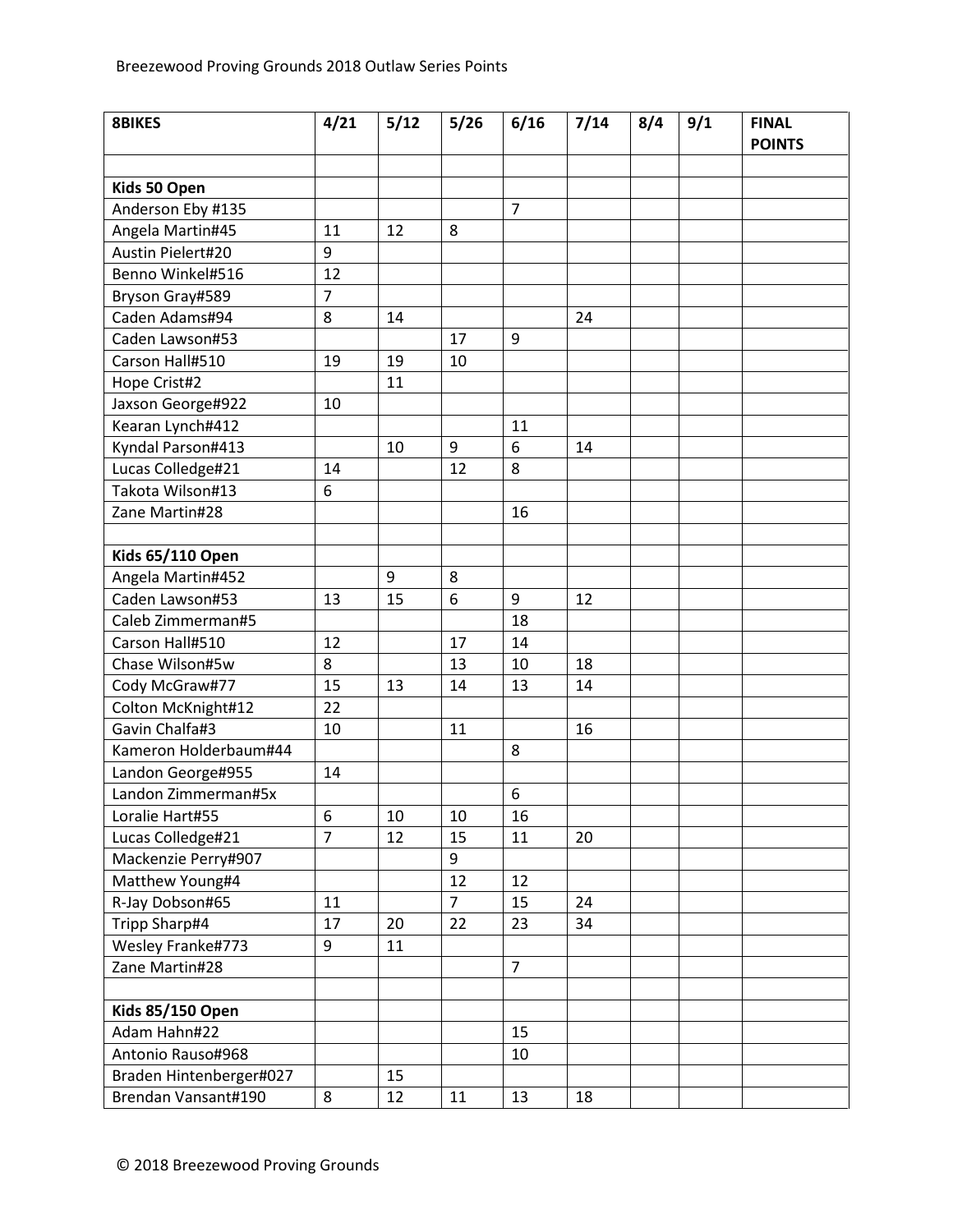| Colton McKnight#12<br>6<br>$\overline{7}$<br>Dane Shaw#916<br>9<br>15<br>22<br>10<br>Drayce King#833<br>12<br>10<br>Gidean Smith#33<br>9<br>Isaac Frye#105<br>14<br>Justin Jacobs#126<br>6<br>Kameron Holderbaum#44<br>8<br>9<br>Kevin Dermer#818<br>10<br>Kyle Cunningham#24<br>14<br>$\overline{7}$<br>Levi Brungard#245<br>9<br>Maggie Harrison#8<br>Matthew Vansant#189<br>17<br>20<br>22<br>32<br>20<br>Odin Cretin#108<br>$\overline{7}$<br>8<br>8<br>11<br>12<br>11<br>Scottie Gray#12<br>13<br>17<br>16<br>Travis Martin#245<br>12<br>13<br><b>Kool Boy</b><br>Brady Lazendorfer#754<br>10<br>Broc Bonamo#221<br>15<br>11<br>24<br>Chase Bonamo#211<br>13<br>15<br>20<br>Dayne Miller#28<br>13<br>12<br>18<br>Drayce King#833<br>11<br>Eddie Byrd#81<br>26<br>19<br>13<br>Ethan Schwartz#826<br>17<br>21<br>15<br>10<br>38<br>Gavin Witherow#178<br>8<br>16<br>Isaac Frye#105<br>Jacob Barton#47<br>16<br>10<br>$\boldsymbol{6}$<br>9<br>22<br>Jared Scott#629<br>6<br>$\overline{7}$<br>Jason Roush#28<br>18<br>9<br>Lennie Michael#71<br>19<br>Logan Harry#127<br>Marcus Everly#13<br>14<br>14<br>8<br>9<br>17<br>Matthew Vansant#189<br>11<br>28<br>Ralph Rauso#875<br>11<br>9<br>$\overline{7}$<br>8<br>Scotty Gray#12<br>Skylar Whittington#259<br>20<br>Travis Martin#245<br>12<br>12<br>Trenton Martin#145<br>18<br>13<br>16<br>10<br>Tyler Jones#74<br>Zac Dziedzickie#794<br>24<br>2 Stroke Open<br>Bret Pochet#112<br>8<br>Bret Shipley#702<br>21<br>20<br>18 | Caleb Middleton#205 |  | 12 |    |  |  |
|---------------------------------------------------------------------------------------------------------------------------------------------------------------------------------------------------------------------------------------------------------------------------------------------------------------------------------------------------------------------------------------------------------------------------------------------------------------------------------------------------------------------------------------------------------------------------------------------------------------------------------------------------------------------------------------------------------------------------------------------------------------------------------------------------------------------------------------------------------------------------------------------------------------------------------------------------------------------------------------------------------------------------------------------------------------------------------------------------------------------------------------------------------------------------------------------------------------------------------------------------------------------------------------------------------------------------------------------------------------------------------------------------------------------------------------------------------------------------------|---------------------|--|----|----|--|--|
|                                                                                                                                                                                                                                                                                                                                                                                                                                                                                                                                                                                                                                                                                                                                                                                                                                                                                                                                                                                                                                                                                                                                                                                                                                                                                                                                                                                                                                                                                 |                     |  |    |    |  |  |
|                                                                                                                                                                                                                                                                                                                                                                                                                                                                                                                                                                                                                                                                                                                                                                                                                                                                                                                                                                                                                                                                                                                                                                                                                                                                                                                                                                                                                                                                                 |                     |  |    |    |  |  |
|                                                                                                                                                                                                                                                                                                                                                                                                                                                                                                                                                                                                                                                                                                                                                                                                                                                                                                                                                                                                                                                                                                                                                                                                                                                                                                                                                                                                                                                                                 |                     |  |    |    |  |  |
|                                                                                                                                                                                                                                                                                                                                                                                                                                                                                                                                                                                                                                                                                                                                                                                                                                                                                                                                                                                                                                                                                                                                                                                                                                                                                                                                                                                                                                                                                 |                     |  |    |    |  |  |
|                                                                                                                                                                                                                                                                                                                                                                                                                                                                                                                                                                                                                                                                                                                                                                                                                                                                                                                                                                                                                                                                                                                                                                                                                                                                                                                                                                                                                                                                                 |                     |  |    |    |  |  |
|                                                                                                                                                                                                                                                                                                                                                                                                                                                                                                                                                                                                                                                                                                                                                                                                                                                                                                                                                                                                                                                                                                                                                                                                                                                                                                                                                                                                                                                                                 |                     |  |    |    |  |  |
|                                                                                                                                                                                                                                                                                                                                                                                                                                                                                                                                                                                                                                                                                                                                                                                                                                                                                                                                                                                                                                                                                                                                                                                                                                                                                                                                                                                                                                                                                 |                     |  |    |    |  |  |
|                                                                                                                                                                                                                                                                                                                                                                                                                                                                                                                                                                                                                                                                                                                                                                                                                                                                                                                                                                                                                                                                                                                                                                                                                                                                                                                                                                                                                                                                                 |                     |  |    |    |  |  |
|                                                                                                                                                                                                                                                                                                                                                                                                                                                                                                                                                                                                                                                                                                                                                                                                                                                                                                                                                                                                                                                                                                                                                                                                                                                                                                                                                                                                                                                                                 |                     |  |    |    |  |  |
|                                                                                                                                                                                                                                                                                                                                                                                                                                                                                                                                                                                                                                                                                                                                                                                                                                                                                                                                                                                                                                                                                                                                                                                                                                                                                                                                                                                                                                                                                 |                     |  |    |    |  |  |
|                                                                                                                                                                                                                                                                                                                                                                                                                                                                                                                                                                                                                                                                                                                                                                                                                                                                                                                                                                                                                                                                                                                                                                                                                                                                                                                                                                                                                                                                                 |                     |  |    |    |  |  |
|                                                                                                                                                                                                                                                                                                                                                                                                                                                                                                                                                                                                                                                                                                                                                                                                                                                                                                                                                                                                                                                                                                                                                                                                                                                                                                                                                                                                                                                                                 |                     |  |    |    |  |  |
|                                                                                                                                                                                                                                                                                                                                                                                                                                                                                                                                                                                                                                                                                                                                                                                                                                                                                                                                                                                                                                                                                                                                                                                                                                                                                                                                                                                                                                                                                 |                     |  |    |    |  |  |
|                                                                                                                                                                                                                                                                                                                                                                                                                                                                                                                                                                                                                                                                                                                                                                                                                                                                                                                                                                                                                                                                                                                                                                                                                                                                                                                                                                                                                                                                                 |                     |  |    |    |  |  |
|                                                                                                                                                                                                                                                                                                                                                                                                                                                                                                                                                                                                                                                                                                                                                                                                                                                                                                                                                                                                                                                                                                                                                                                                                                                                                                                                                                                                                                                                                 |                     |  |    |    |  |  |
|                                                                                                                                                                                                                                                                                                                                                                                                                                                                                                                                                                                                                                                                                                                                                                                                                                                                                                                                                                                                                                                                                                                                                                                                                                                                                                                                                                                                                                                                                 |                     |  |    |    |  |  |
|                                                                                                                                                                                                                                                                                                                                                                                                                                                                                                                                                                                                                                                                                                                                                                                                                                                                                                                                                                                                                                                                                                                                                                                                                                                                                                                                                                                                                                                                                 |                     |  |    |    |  |  |
|                                                                                                                                                                                                                                                                                                                                                                                                                                                                                                                                                                                                                                                                                                                                                                                                                                                                                                                                                                                                                                                                                                                                                                                                                                                                                                                                                                                                                                                                                 |                     |  |    |    |  |  |
|                                                                                                                                                                                                                                                                                                                                                                                                                                                                                                                                                                                                                                                                                                                                                                                                                                                                                                                                                                                                                                                                                                                                                                                                                                                                                                                                                                                                                                                                                 |                     |  |    |    |  |  |
|                                                                                                                                                                                                                                                                                                                                                                                                                                                                                                                                                                                                                                                                                                                                                                                                                                                                                                                                                                                                                                                                                                                                                                                                                                                                                                                                                                                                                                                                                 |                     |  |    |    |  |  |
|                                                                                                                                                                                                                                                                                                                                                                                                                                                                                                                                                                                                                                                                                                                                                                                                                                                                                                                                                                                                                                                                                                                                                                                                                                                                                                                                                                                                                                                                                 |                     |  |    |    |  |  |
|                                                                                                                                                                                                                                                                                                                                                                                                                                                                                                                                                                                                                                                                                                                                                                                                                                                                                                                                                                                                                                                                                                                                                                                                                                                                                                                                                                                                                                                                                 |                     |  |    |    |  |  |
|                                                                                                                                                                                                                                                                                                                                                                                                                                                                                                                                                                                                                                                                                                                                                                                                                                                                                                                                                                                                                                                                                                                                                                                                                                                                                                                                                                                                                                                                                 |                     |  |    |    |  |  |
|                                                                                                                                                                                                                                                                                                                                                                                                                                                                                                                                                                                                                                                                                                                                                                                                                                                                                                                                                                                                                                                                                                                                                                                                                                                                                                                                                                                                                                                                                 |                     |  |    |    |  |  |
|                                                                                                                                                                                                                                                                                                                                                                                                                                                                                                                                                                                                                                                                                                                                                                                                                                                                                                                                                                                                                                                                                                                                                                                                                                                                                                                                                                                                                                                                                 |                     |  |    |    |  |  |
|                                                                                                                                                                                                                                                                                                                                                                                                                                                                                                                                                                                                                                                                                                                                                                                                                                                                                                                                                                                                                                                                                                                                                                                                                                                                                                                                                                                                                                                                                 |                     |  |    |    |  |  |
|                                                                                                                                                                                                                                                                                                                                                                                                                                                                                                                                                                                                                                                                                                                                                                                                                                                                                                                                                                                                                                                                                                                                                                                                                                                                                                                                                                                                                                                                                 |                     |  |    |    |  |  |
|                                                                                                                                                                                                                                                                                                                                                                                                                                                                                                                                                                                                                                                                                                                                                                                                                                                                                                                                                                                                                                                                                                                                                                                                                                                                                                                                                                                                                                                                                 |                     |  |    |    |  |  |
|                                                                                                                                                                                                                                                                                                                                                                                                                                                                                                                                                                                                                                                                                                                                                                                                                                                                                                                                                                                                                                                                                                                                                                                                                                                                                                                                                                                                                                                                                 |                     |  |    |    |  |  |
|                                                                                                                                                                                                                                                                                                                                                                                                                                                                                                                                                                                                                                                                                                                                                                                                                                                                                                                                                                                                                                                                                                                                                                                                                                                                                                                                                                                                                                                                                 |                     |  |    |    |  |  |
|                                                                                                                                                                                                                                                                                                                                                                                                                                                                                                                                                                                                                                                                                                                                                                                                                                                                                                                                                                                                                                                                                                                                                                                                                                                                                                                                                                                                                                                                                 |                     |  |    |    |  |  |
|                                                                                                                                                                                                                                                                                                                                                                                                                                                                                                                                                                                                                                                                                                                                                                                                                                                                                                                                                                                                                                                                                                                                                                                                                                                                                                                                                                                                                                                                                 |                     |  |    |    |  |  |
|                                                                                                                                                                                                                                                                                                                                                                                                                                                                                                                                                                                                                                                                                                                                                                                                                                                                                                                                                                                                                                                                                                                                                                                                                                                                                                                                                                                                                                                                                 |                     |  |    |    |  |  |
|                                                                                                                                                                                                                                                                                                                                                                                                                                                                                                                                                                                                                                                                                                                                                                                                                                                                                                                                                                                                                                                                                                                                                                                                                                                                                                                                                                                                                                                                                 |                     |  |    |    |  |  |
|                                                                                                                                                                                                                                                                                                                                                                                                                                                                                                                                                                                                                                                                                                                                                                                                                                                                                                                                                                                                                                                                                                                                                                                                                                                                                                                                                                                                                                                                                 |                     |  |    |    |  |  |
|                                                                                                                                                                                                                                                                                                                                                                                                                                                                                                                                                                                                                                                                                                                                                                                                                                                                                                                                                                                                                                                                                                                                                                                                                                                                                                                                                                                                                                                                                 |                     |  |    |    |  |  |
|                                                                                                                                                                                                                                                                                                                                                                                                                                                                                                                                                                                                                                                                                                                                                                                                                                                                                                                                                                                                                                                                                                                                                                                                                                                                                                                                                                                                                                                                                 |                     |  |    |    |  |  |
|                                                                                                                                                                                                                                                                                                                                                                                                                                                                                                                                                                                                                                                                                                                                                                                                                                                                                                                                                                                                                                                                                                                                                                                                                                                                                                                                                                                                                                                                                 |                     |  |    |    |  |  |
|                                                                                                                                                                                                                                                                                                                                                                                                                                                                                                                                                                                                                                                                                                                                                                                                                                                                                                                                                                                                                                                                                                                                                                                                                                                                                                                                                                                                                                                                                 |                     |  |    |    |  |  |
|                                                                                                                                                                                                                                                                                                                                                                                                                                                                                                                                                                                                                                                                                                                                                                                                                                                                                                                                                                                                                                                                                                                                                                                                                                                                                                                                                                                                                                                                                 |                     |  |    |    |  |  |
|                                                                                                                                                                                                                                                                                                                                                                                                                                                                                                                                                                                                                                                                                                                                                                                                                                                                                                                                                                                                                                                                                                                                                                                                                                                                                                                                                                                                                                                                                 |                     |  |    |    |  |  |
|                                                                                                                                                                                                                                                                                                                                                                                                                                                                                                                                                                                                                                                                                                                                                                                                                                                                                                                                                                                                                                                                                                                                                                                                                                                                                                                                                                                                                                                                                 |                     |  |    |    |  |  |
|                                                                                                                                                                                                                                                                                                                                                                                                                                                                                                                                                                                                                                                                                                                                                                                                                                                                                                                                                                                                                                                                                                                                                                                                                                                                                                                                                                                                                                                                                 |                     |  |    |    |  |  |
|                                                                                                                                                                                                                                                                                                                                                                                                                                                                                                                                                                                                                                                                                                                                                                                                                                                                                                                                                                                                                                                                                                                                                                                                                                                                                                                                                                                                                                                                                 |                     |  |    |    |  |  |
|                                                                                                                                                                                                                                                                                                                                                                                                                                                                                                                                                                                                                                                                                                                                                                                                                                                                                                                                                                                                                                                                                                                                                                                                                                                                                                                                                                                                                                                                                 | Clay Haulman#631    |  |    | 14 |  |  |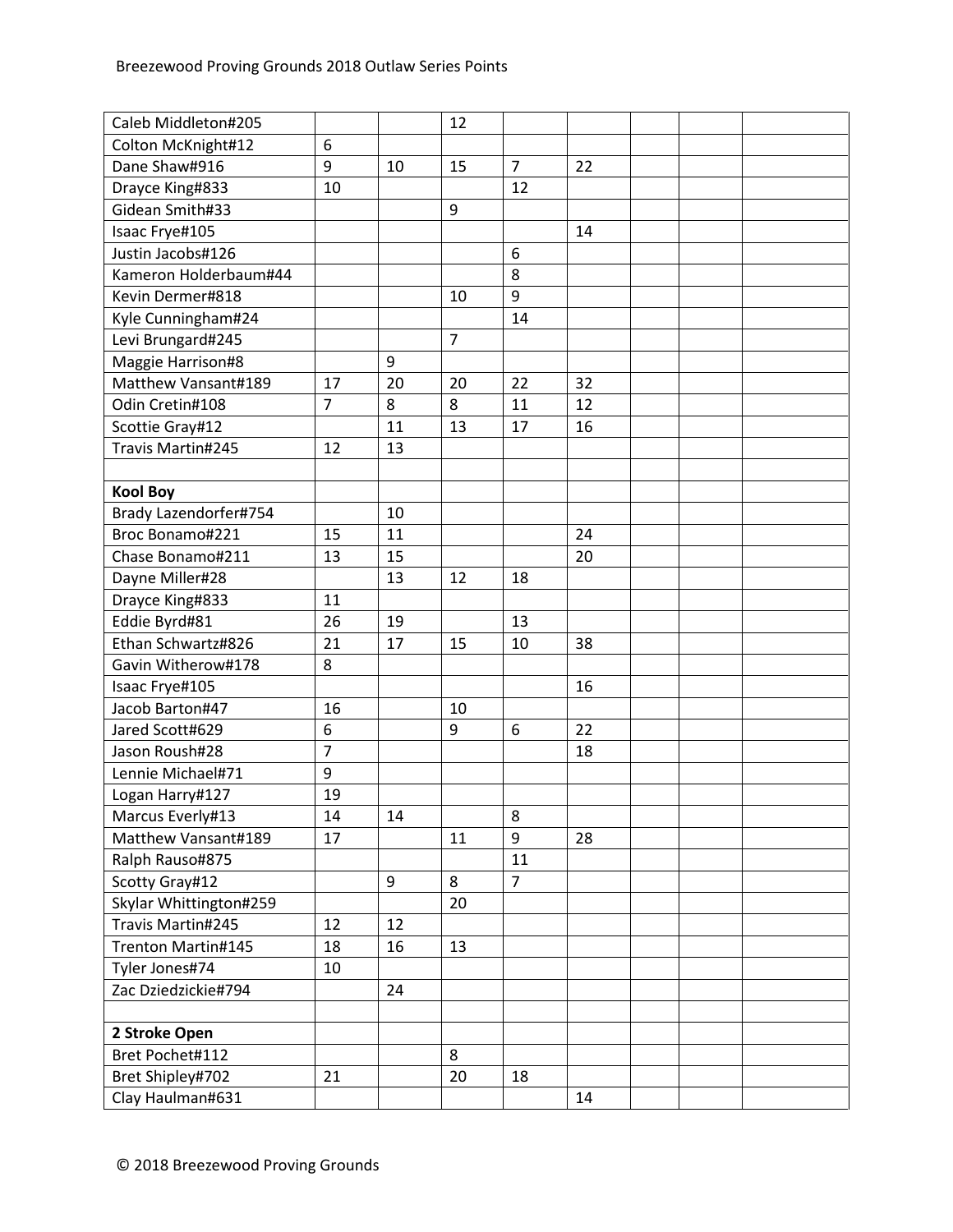| Clay Mercer#28         |                 |                 |                 |                 | 18              |  |  |
|------------------------|-----------------|-----------------|-----------------|-----------------|-----------------|--|--|
| Dan Osterhout#715      | 11              |                 |                 |                 |                 |  |  |
| Daniel Snyder#685      |                 |                 | 6               |                 |                 |  |  |
| Dave Matthews#420      | 8               |                 | $\overline{7}$  | 8               | 12              |  |  |
| Dayne Miller#28        |                 |                 | 9               | 6               |                 |  |  |
| Devin Lykens#997       | 10              |                 |                 |                 |                 |  |  |
| Dillon Dixon#228       |                 |                 | 11              |                 |                 |  |  |
| Dustin Mallow#58       |                 |                 | 15              |                 | 36              |  |  |
| Dustin Miller#1        | 16              |                 |                 |                 |                 |  |  |
| Jake Golden#13         |                 |                 |                 | $\overline{7}$  |                 |  |  |
| Joshua Helbers#157     | 9               |                 |                 |                 |                 |  |  |
| Mark Compton#423       |                 |                 | 10              |                 |                 |  |  |
| Nate Fetterman#357     | 12              |                 | 12              | 11              | 20              |  |  |
| Ralph Rauso Sr#651     |                 |                 |                 | 9               |                 |  |  |
| Ralph Rauso#875        |                 |                 |                 | 10              |                 |  |  |
| Randy Lawson#107       | 13              |                 | 13              | 13              | 26              |  |  |
| Skylar Whittington#259 |                 |                 |                 |                 | 22              |  |  |
| Tyler Myers#           | 14              |                 |                 |                 |                 |  |  |
| Walker Hiles#7         | $\overline{7}$  |                 |                 |                 |                 |  |  |
| Wyatt Johnson#124      |                 |                 |                 |                 | 16              |  |  |
|                        |                 |                 |                 |                 |                 |  |  |
| <b>Women Open</b>      |                 |                 |                 |                 |                 |  |  |
| Alyssa Cobb#214        | $\overline{7}$  |                 |                 |                 |                 |  |  |
| Amber Tarr#429         | 8               |                 |                 |                 |                 |  |  |
| Amy Hafer#86           | 9               | 9               | 6               |                 |                 |  |  |
| Britnee McMahon#4w     | 10              | 10              | $\overline{7}$  | 9               | 12              |  |  |
| Cassidy Brungard#642   |                 |                 | 8               |                 |                 |  |  |
| Cassie Rupp#74         | 12              | 12              | 9               |                 | 16              |  |  |
| Grace Payne#12         | 15              | 19              | 16              | 14              | 26              |  |  |
| Holly Carroll #595     |                 |                 |                 | $\overline{7}$  |                 |  |  |
| Maggie Harrison#8      |                 | 11              |                 |                 |                 |  |  |
| Robyn Greer#919        | 11              | 14              |                 |                 |                 |  |  |
| Sammantha Waldrop#336  | 13              |                 | 11              |                 |                 |  |  |
| Shayla Stephens#77     | 20              |                 |                 |                 |                 |  |  |
| Taylor Covey#421       | 6               |                 |                 |                 |                 |  |  |
|                        |                 |                 |                 |                 |                 |  |  |
| <b>Open Trophy</b>     |                 |                 |                 |                 |                 |  |  |
| Adam Miller#57         |                 | 1 <sup>st</sup> | 6 <sup>th</sup> | 4 <sup>th</sup> | 5 <sup>th</sup> |  |  |
| Austin Hollen#224      |                 | 3 <sup>rd</sup> | 9 <sup>th</sup> | 7 <sup>th</sup> |                 |  |  |
| Bret Shipley#702       | 1 <sup>st</sup> |                 |                 |                 |                 |  |  |
| Cameron Salander#272   | 4 <sup>th</sup> |                 |                 |                 |                 |  |  |
| Charles Hropovich#09   |                 |                 | $11^{th}$       | $8^{\text{th}}$ | $6^{\text{th}}$ |  |  |
| Chris Hoffman#051      |                 |                 | $2^{nd}$        | $2^{nd}$        | $2^{nd}$        |  |  |
| Cody Johnson#31        | 3 <sup>rd</sup> |                 |                 |                 |                 |  |  |
| Dan Reinhardt#871      | $12^{th}$       |                 |                 |                 |                 |  |  |
| Dustin Mallow#58       |                 |                 |                 |                 | 3 <sup>rd</sup> |  |  |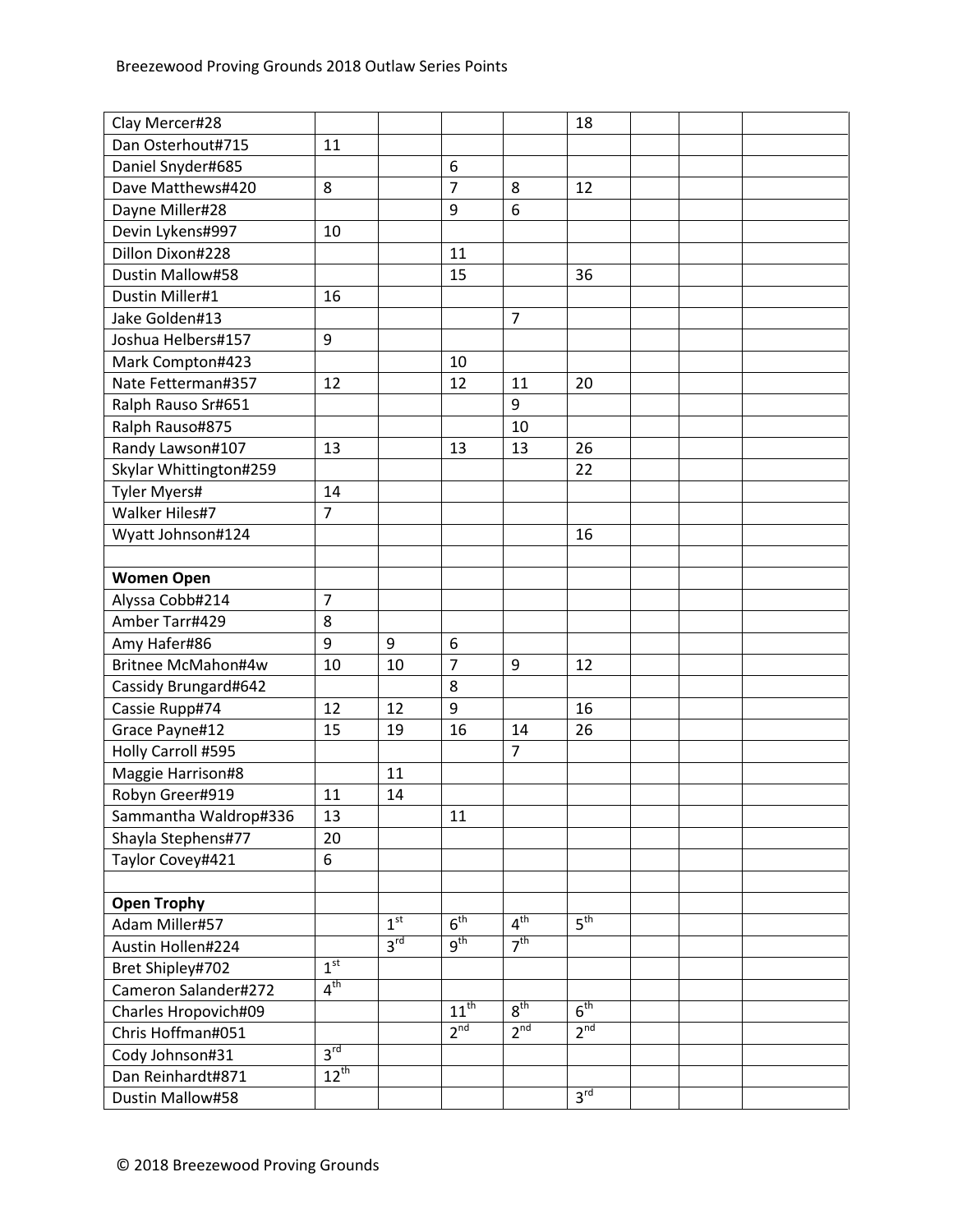| Dylan Coon#78         | 7 <sup>th</sup>      |                 |                      |                            |                 |  |  |
|-----------------------|----------------------|-----------------|----------------------|----------------------------|-----------------|--|--|
| Ethan Brown#215       | 5 <sup>th</sup>      |                 |                      |                            |                 |  |  |
| Greg Asher#413        |                      |                 | 4 <sup>th</sup>      |                            |                 |  |  |
| Hank Silvis#751       | 8 <sup>th</sup>      |                 |                      |                            |                 |  |  |
| Jason Hawkins#523     |                      |                 |                      |                            | 9 <sup>th</sup> |  |  |
| Josh Howser#718       | 2 <sup>nd</sup>      |                 | 1 <sup>st</sup>      |                            | 1 <sup>st</sup> |  |  |
| Kevin Rivera#5        | 6 <sup>th</sup>      |                 |                      |                            |                 |  |  |
| Mason Logue#527       | $10^{\text{th}}$     |                 | $8^{\text{th}}$      |                            |                 |  |  |
| Paul Hrubochak#735    |                      |                 |                      |                            | 8 <sup>th</sup> |  |  |
| Randy Lawson#209      |                      | 2 <sup>nd</sup> | 3 <sup>rd</sup>      | $3^{\overline{\text{rd}}}$ | 4 <sup>th</sup> |  |  |
| Scotty Clark#832      |                      |                 |                      | 1 <sup>st</sup>            |                 |  |  |
| Shane Benitiz#556     |                      |                 |                      | 9 <sup>th</sup>            |                 |  |  |
| Stash Breinich#158    | $11^{th}$            |                 | $10^{\text{th}}$     |                            | 7 <sup>th</sup> |  |  |
| Ty Claycomb#63        |                      |                 | 7 <sup>th</sup>      | $5^{\text{th}}$            |                 |  |  |
| Tyler Pennington#974  |                      |                 |                      | 6 <sup>th</sup>            |                 |  |  |
| Tyler Sweigard#342    | 9 <sup>th</sup>      |                 | 5 <sup>th</sup>      |                            |                 |  |  |
|                       |                      |                 |                      |                            |                 |  |  |
| 250 Beginner          |                      |                 |                      |                            |                 |  |  |
| Adam Zimmerman#5      |                      |                 |                      | 28                         |                 |  |  |
| Andrew Yost#77        |                      | 15              |                      |                            |                 |  |  |
| Andy Claar#247        | 14                   | 28              | 27                   | 24                         | 22              |  |  |
| Antonio Trvjillo#903  |                      | 10              |                      |                            |                 |  |  |
| Austin Crouse#222     |                      |                 |                      | 29                         |                 |  |  |
| Austin Monroe#6       |                      |                 | 8                    | 13                         | 16              |  |  |
| Branden Prichard#71   | 12                   | 13              | 12                   | 14                         |                 |  |  |
| Brandon Harpster#4    |                      |                 |                      |                            | 32              |  |  |
| Broc Bonamo#221       | 15                   | 17              |                      |                            | 20              |  |  |
| Carlos Barrera#445    | 23                   |                 |                      |                            |                 |  |  |
| Chase Bonamo#211      | 13                   | 16              |                      |                            | 18              |  |  |
| Chris Brumbaugh#238   | $40-1$ <sup>st</sup> | 32              | 11                   |                            | 28              |  |  |
| CJ Wilson#222         | 17                   |                 |                      |                            |                 |  |  |
| Cody Palmer#478       | $29 - 1^{st}$        |                 |                      |                            |                 |  |  |
| Cody Reynolds#531     | 16                   |                 |                      |                            |                 |  |  |
| Colton Walls#258      | 13                   |                 |                      |                            |                 |  |  |
| David Gray#5          | 20                   |                 |                      |                            |                 |  |  |
| Dayton Pryor#15       | 8                    |                 |                      |                            |                 |  |  |
| Devin Adams#419       |                      | 14              |                      |                            |                 |  |  |
| Devin Wakefield#53    | 18                   |                 |                      |                            |                 |  |  |
| Dillon Wakefield#110  | 29                   |                 |                      |                            |                 |  |  |
| Domenico Spinelli#327 | 6                    |                 |                      |                            |                 |  |  |
| Edwin Folgar#22       |                      |                 | $\overline{7}$       | 16                         |                 |  |  |
| Elliot Barber#22x     |                      |                 | $42-1$ <sup>st</sup> |                            |                 |  |  |
| Enrique Aguilax#10    | $\overline{7}$       | 19              |                      | 23                         |                 |  |  |
| Ferdy Medrano#920     | 21                   | 31              |                      | 26                         |                 |  |  |
| Gage Allebaugh#11     |                      |                 |                      |                            | 34              |  |  |
| Isaac Born#116        | 10                   |                 | 23                   |                            |                 |  |  |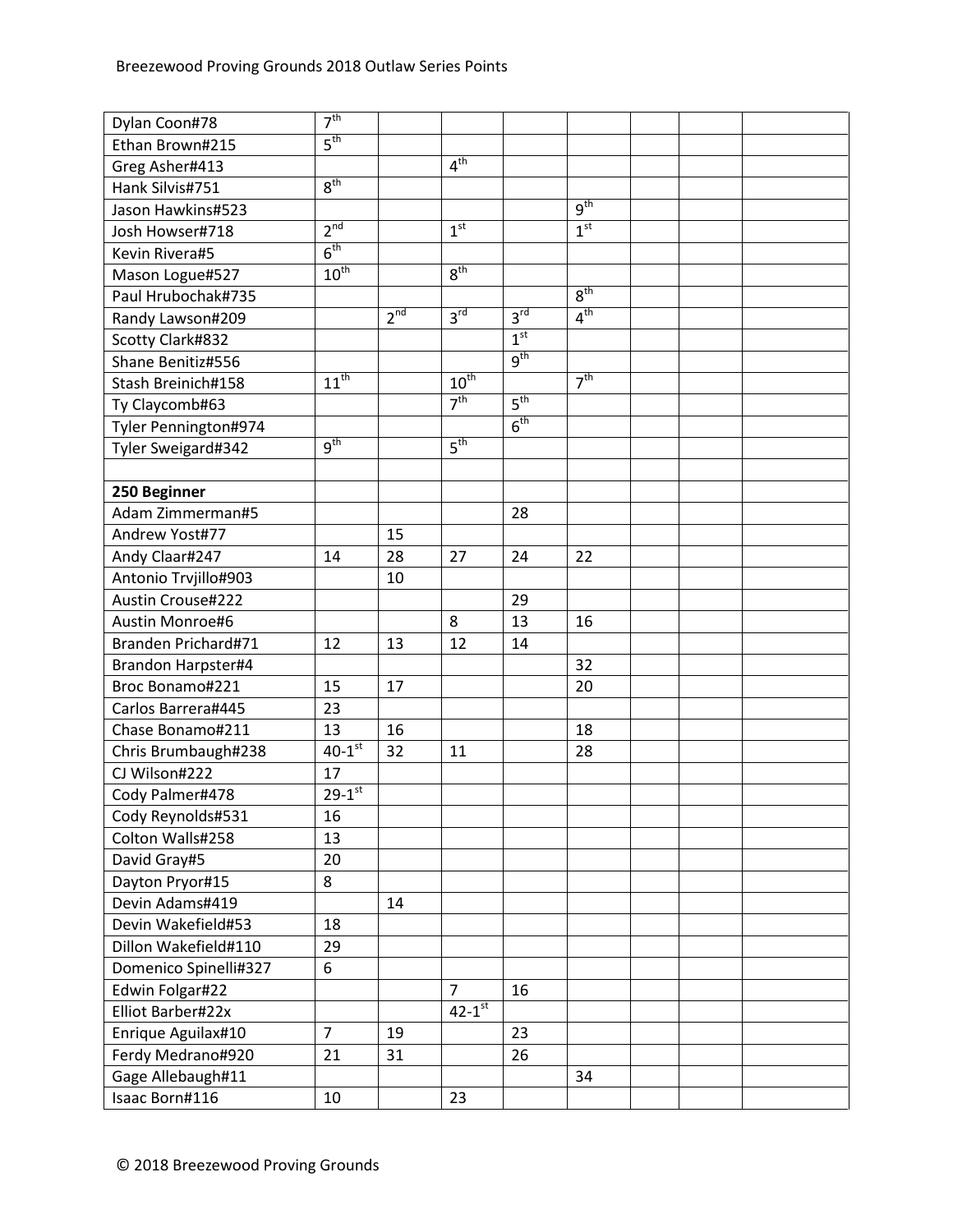| Jacob Browning#611     |             |                      | 28          |               |                      |  |  |
|------------------------|-------------|----------------------|-------------|---------------|----------------------|--|--|
| Jared Scott#629        |             | 18                   |             |               |                      |  |  |
| Jason Kalnas#08        |             | $40-1$ <sup>st</sup> |             |               | $52-1$ <sup>st</sup> |  |  |
| Javier Amesia#84       |             |                      |             |               | 20                   |  |  |
| Javier Mejia#84        | 10          | 12                   | 18          |               |                      |  |  |
| JD Hahn#18             |             |                      |             | 17            |                      |  |  |
| Jeff Hack#140          | 22          |                      |             |               |                      |  |  |
| Jeffrey Bennett#17     | $24-2^{nd}$ |                      |             | $35-2^{nd}$   | $42-2$ <sup>nd</sup> |  |  |
| Jeremy McCauley#103    | 11          | 20                   | 17          | 21            |                      |  |  |
| Jimmy Mcilwain#272     |             |                      | 13          |               |                      |  |  |
| JJ Massicot#717        | 9           |                      |             |               |                      |  |  |
| John Conklin#4         | $35-2^{nd}$ |                      |             |               |                      |  |  |
| Jordan Connell#142     |             |                      |             | 31            | 30                   |  |  |
| Jordan Lawson#167      |             |                      |             | 11            |                      |  |  |
| Jordan Short#11        | 17          | 21                   |             |               |                      |  |  |
| Josh Buckner#430       | 25          | 23                   | 20          |               |                      |  |  |
| Josh Lentz#989         | 19          |                      | 24          |               |                      |  |  |
| Josh Phillips#51       |             |                      |             |               | 26                   |  |  |
| Joshua Helbers#157     | 12          |                      |             |               |                      |  |  |
| Justin Verbonitz#410   | 27          | 22                   | 16          | 19            | 24                   |  |  |
| Kike#10                |             |                      |             |               | 24                   |  |  |
| Kyle Hott#19           |             |                      |             |               | $52-1$ <sup>st</sup> |  |  |
| Kyle Murray#101        |             |                      | 22          |               |                      |  |  |
| Kyle Weir#1x           | 28          |                      |             |               |                      |  |  |
| Lance Hughes#48        |             | 24                   |             |               |                      |  |  |
| Lawson Michael#71      |             | 11                   |             |               |                      |  |  |
| Logan Harry#127        | 32          |                      |             |               |                      |  |  |
| Logan Rummell#133      | 18          |                      | $37-2^{nd}$ |               | 34                   |  |  |
| Luke Hahn#187          |             |                      |             | 22            |                      |  |  |
| Manual Ramos#983       | 9           |                      |             |               |                      |  |  |
| Marcus Everly#3        |             |                      |             |               | $38-3^{rd}$          |  |  |
| Matt Conaway#45        |             |                      | 19          | 25            |                      |  |  |
| Matt Gilbert#393       |             |                      | 21          |               |                      |  |  |
| Matt Montanti#171      |             |                      |             | 27            |                      |  |  |
| Matthew Phillips#41    |             |                      |             |               | 30                   |  |  |
| Miles Major#100        | 14          |                      |             |               |                      |  |  |
| Nicholas Krakowski#227 | 16          |                      |             |               |                      |  |  |
| Noah Giles#115         |             | 26                   | 31          | 15            | 36                   |  |  |
| Noah Mercado#66        | 24          |                      | 32          | 32            | 36                   |  |  |
| Peter Lambert#18x      |             |                      |             | 12            |                      |  |  |
| Peter McDougell#391    |             |                      | 10          |               |                      |  |  |
| Rayner Guzman#484      |             |                      |             | $33 - 3^{rd}$ |                      |  |  |
| Reginaldo Franca#117   |             |                      | 14          |               |                      |  |  |
| Rich Geist#731         | 11          |                      |             |               |                      |  |  |
| Robert Schiller#3      |             |                      | 9           |               |                      |  |  |
| Robert Schiller#3      |             |                      |             | 18            |                      |  |  |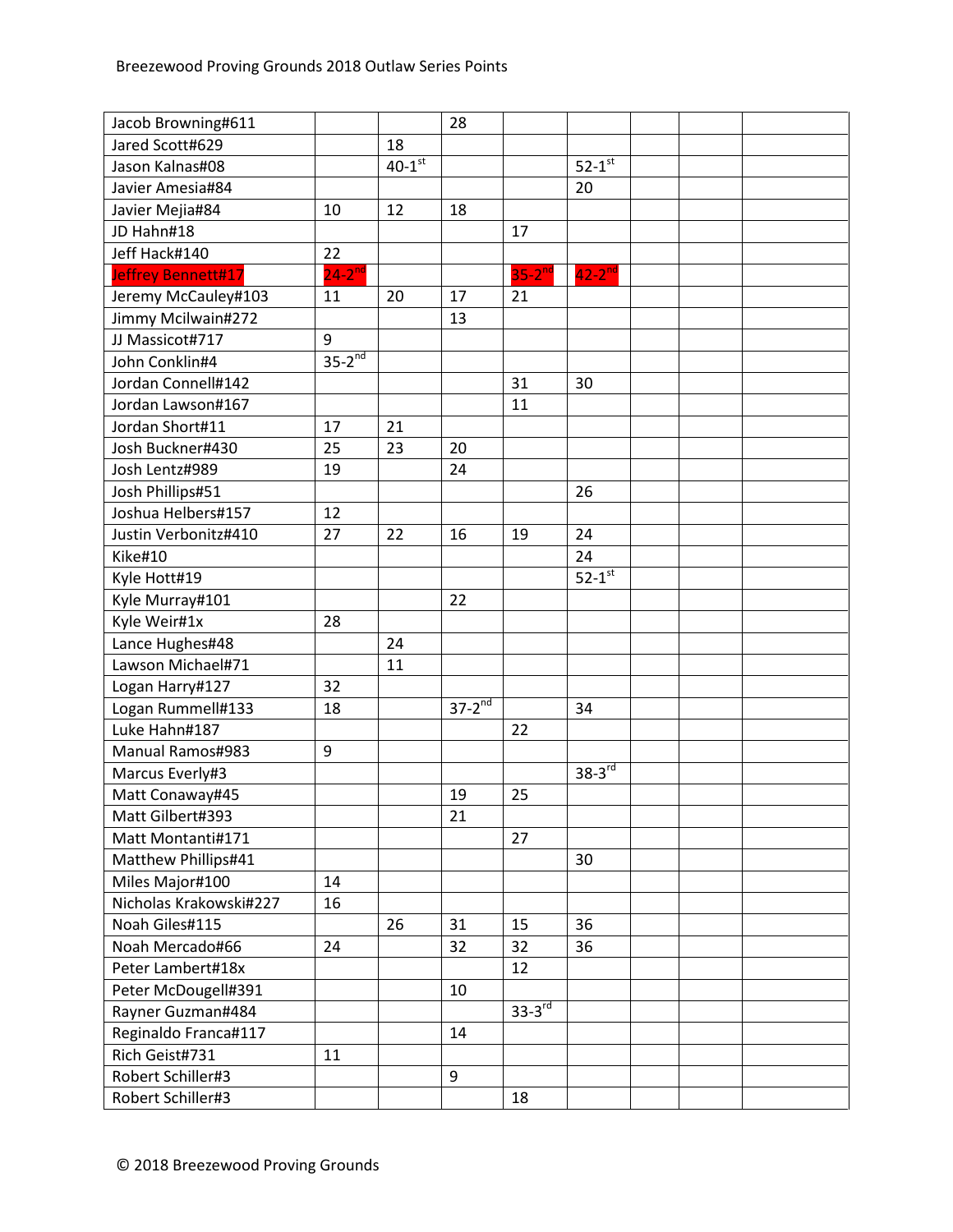| Sam Wilson#131            | 31            |               | $35-3^{rd}$          |                        |                      |  |  |
|---------------------------|---------------|---------------|----------------------|------------------------|----------------------|--|--|
| Seth Holderbaum#98        |               |               |                      | 30                     |                      |  |  |
| Taron Callinan#18         | 8             |               |                      |                        |                      |  |  |
| TJ Rhode#33               |               | 30            | 25                   |                        |                      |  |  |
| Tommy Morgan#487          | $22 - 3^{rd}$ |               | 33                   | 20                     | 26                   |  |  |
| Tommy Ricio#912           | 26            | 25            |                      |                        |                      |  |  |
| Travis Weisner#799        | 20            | 29            | 30                   |                        | 32                   |  |  |
| Trent Paden#248           |               |               |                      |                        | 22                   |  |  |
| Ty Claycomb#63            | $33-3^{rd}$   |               |                      |                        |                      |  |  |
| Tyler Adams#710           | 15            | $35-2^{nd}$   |                      |                        | $42-2^{nd}$          |  |  |
| Tyler Helwig#13           |               | $33 - 3^{rd}$ | 34                   |                        | $38-3$ <sup>rd</sup> |  |  |
| Tyler Laughard#418        |               |               |                      |                        | 28                   |  |  |
| Tyler Rissinger#13        | 21            | 27            | 26                   |                        |                      |  |  |
| Tyler Wildsmith#42        | 30            |               |                      | $40-1$ <sup>st</sup>   |                      |  |  |
| Wyatt Dunn#21J            | 19            |               |                      |                        |                      |  |  |
| Zach Cave#7x              |               |               | 29                   |                        |                      |  |  |
| Zeb Scott#629             |               |               | 15                   |                        |                      |  |  |
|                           |               |               |                      |                        |                      |  |  |
| 450 Beginner              |               |               |                      |                        |                      |  |  |
| Ben Hall#756              |               | 27            |                      |                        |                      |  |  |
| Brandon Buhr#340          | 16            |               |                      |                        |                      |  |  |
| <b>Brandon Harpster#4</b> |               |               |                      |                        | 36                   |  |  |
| Casey Frye#303            |               |               |                      |                        | 48                   |  |  |
| Charles Hropovich#09      | 29            | 19            | 14                   | 11                     | 44                   |  |  |
| Chris Brumbaugh#238       | 27            | 28            | 13                   |                        | 56                   |  |  |
| Chris Hazelton#65         |               |               |                      |                        | 50                   |  |  |
| Cody Etters#312           | 17            | 14            | 12                   | 10                     |                      |  |  |
| Cody Renolds#531          |               |               |                      |                        | 30                   |  |  |
| Dale Robinson #88         |               |               |                      |                        | 42                   |  |  |
| Daniel Snyder#685         | 9             |               |                      |                        |                      |  |  |
| Daniel Snyder#685         |               |               | 10                   |                        | 16                   |  |  |
| David Ramsey#99           |               | 25            |                      |                        |                      |  |  |
| Dawson Ziegler#7          |               | 15            |                      | 14                     |                      |  |  |
| Dennis Billie#20          | 19            |               |                      |                        | 20                   |  |  |
| Devon Stump#107           | 24            | 24            |                      |                        |                      |  |  |
| Dylan Coon#78             | 33            |               |                      |                        |                      |  |  |
| Edwin Folgar#22           |               |               | 11                   | 9                      |                      |  |  |
| Elliott Barber#22x        |               |               | $35-1$ <sup>st</sup> |                        |                      |  |  |
| Enrique Aguilax#10        | 15            | 23            |                      | 13                     |                      |  |  |
| Ferdy Medrano#920         | 23            | 30            |                      | 17                     |                      |  |  |
| Fernando Oliveira#985     |               |               | 15                   |                        |                      |  |  |
| Garret Ward#417           |               |               | 20                   | 8                      | 34                   |  |  |
| Holden Ritchie#7          |               | $33-3^{rd}$   |                      |                        |                      |  |  |
| Hunter Smitchno#527       | 11            |               |                      |                        |                      |  |  |
| Jake Maynard#10           |               |               | 22                   | 23                     |                      |  |  |
| Jarrett Bellison#613      |               |               | $28-3$ <sup>rd</sup> | $32 - 1$ <sup>st</sup> |                      |  |  |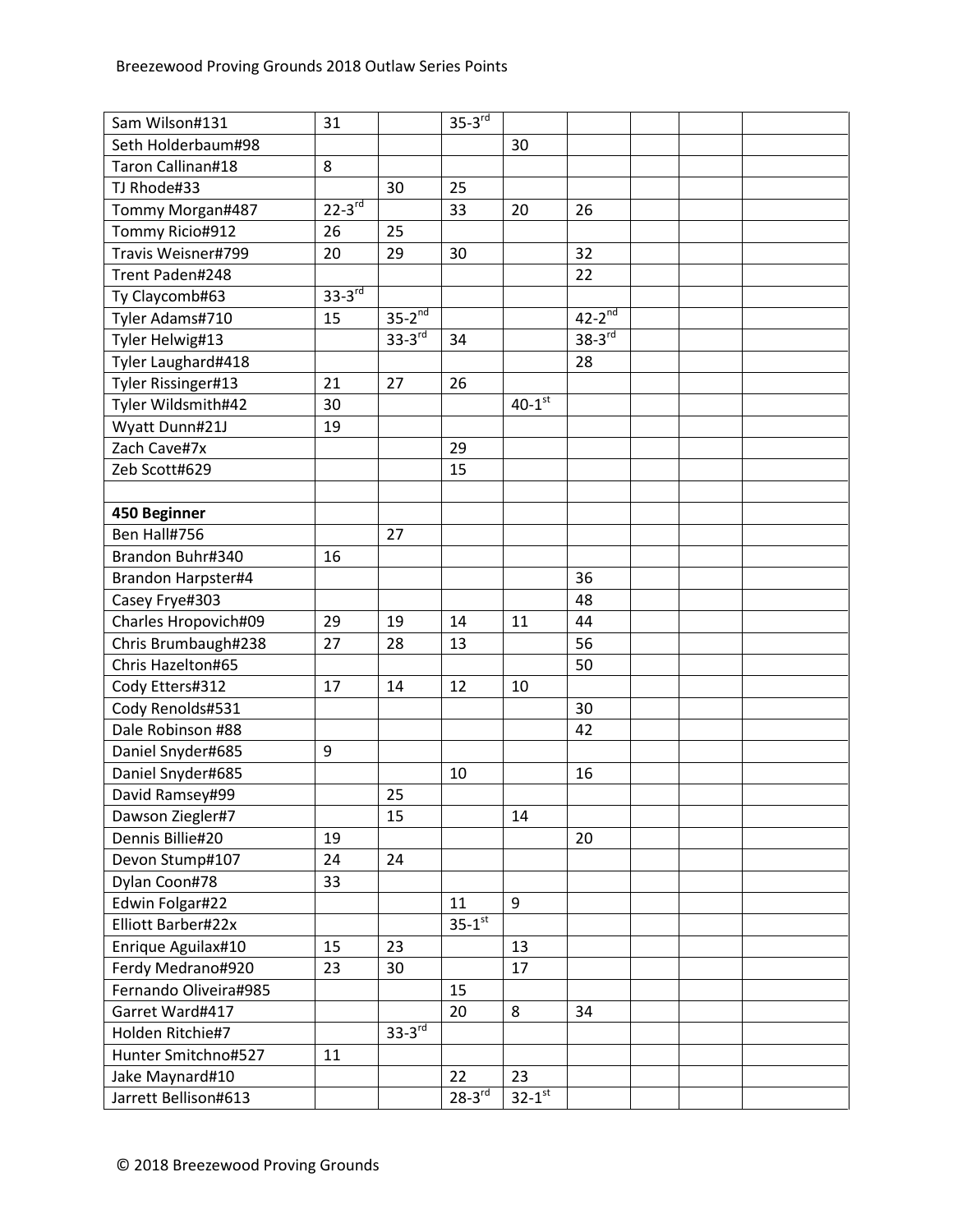| Jason Hawkins#523       |                          |                      |                        |                          | 40                     |  |  |
|-------------------------|--------------------------|----------------------|------------------------|--------------------------|------------------------|--|--|
| Jason Kalnas#08         |                          |                      |                        |                          | $76-1$ <sup>st</sup>   |  |  |
| Javier Mejia#84         |                          | 16                   | 8                      | 6                        |                        |  |  |
| Jeff Hack#140           | 21                       |                      |                        |                          |                        |  |  |
| Jeffrey Bennett#17      | $35-3$ <sup>rd</sup>     |                      |                        | 21                       | 38                     |  |  |
| John Billett#42         |                          |                      | 16                     |                          |                        |  |  |
| Jon Flesher#14          | $37 - 2^{\overline{nd}}$ |                      |                        |                          |                        |  |  |
| Jordan Shook#118        | 13                       |                      |                        |                          |                        |  |  |
| Josh Buckner#56         | $42 - 1$ <sup>st</sup>   | 31                   | 25                     | 24                       | $62 - 3$ <sup>rd</sup> |  |  |
| Justin Verbonitz#410    | 22                       | 21                   | 21                     | 18                       | 26                     |  |  |
| Kyle Hott#19            |                          |                      |                        |                          | $66-2^{nd}$            |  |  |
| Kyle Weir#1x            | 30                       |                      |                        |                          |                        |  |  |
| Layne Pitta#124         |                          |                      |                        |                          | 24                     |  |  |
| Levi Bisel#9            |                          |                      |                        | 12                       |                        |  |  |
| <b>Manual Ramos#983</b> | 20                       |                      |                        |                          |                        |  |  |
| Matt Bisel#3            |                          |                      |                        | 15                       |                        |  |  |
| Matt Gilbert#393        |                          |                      | 19                     |                          |                        |  |  |
| Matt Grove#472          | 18                       | 17                   | 18                     | 16                       | 18                     |  |  |
| Michael McGrath#51      |                          | 18                   |                        |                          |                        |  |  |
| Nicholas Krakawski#227  | 10                       |                      |                        |                          |                        |  |  |
| Nick Robertson#94       | 25                       |                      |                        |                          |                        |  |  |
| Noah Franklin#197       | 12                       |                      |                        | $\overline{7}$           |                        |  |  |
| Noah Giles#115          |                          | 22                   | 23                     | 20                       | 46                     |  |  |
| Peter McDougall#391     |                          |                      | 9                      |                          |                        |  |  |
| Rayner Guzman#484       |                          | 20                   |                        | 19                       |                        |  |  |
| Ryan Taylor#11          | 26                       |                      |                        | $27 - 2^{\overline{nd}}$ | 60                     |  |  |
| Sam Wilson#131          | 34                       |                      | $27 - 2^{nd}$          |                          |                        |  |  |
| Steven Streletz#744     | 14                       |                      |                        |                          |                        |  |  |
| Travis Ritter#420       |                          | 26                   | 24                     |                          | 32                     |  |  |
| Ty Claycomb#63          | 31                       | 29                   | 30                     | $25-3^{rd}$              | 54                     |  |  |
| Tyler Adams#710         | 32                       | $35-2^{nd}$          |                        |                          | 58                     |  |  |
| Tyler Helwig#13         |                          | 32                   |                        |                          | 52                     |  |  |
| Tyler Laughard#418      |                          |                      |                        |                          | 28                     |  |  |
| Tyler Rissinger#13      | 28                       | $40-1$ <sup>st</sup> | $26 - 1$ <sup>st</sup> | 22                       | 22                     |  |  |
| Tylor Tressler#310      |                          |                      | 17                     |                          |                        |  |  |
| Walker Hiles#7          | 8                        |                      |                        |                          |                        |  |  |
|                         |                          |                      |                        |                          |                        |  |  |
| 250 Intermediate        |                          |                      |                        |                          |                        |  |  |
| Antonio Rodrigues#208   |                          |                      | 8                      |                          |                        |  |  |
| Baylay Oberlander#469   | 6                        |                      |                        |                          |                        |  |  |
| Cameron Salander#272    | 31                       |                      |                        |                          |                        |  |  |
| Dalton Snook#25s        | 8                        | 11                   |                        |                          |                        |  |  |
| Dayne Miller #28        |                          | 13                   | 11                     | 9                        |                        |  |  |
| Devin Lykens#997        | 27                       | 27                   | 19                     | 17                       | 40                     |  |  |
| Donny Mielnik#401       | 29                       | 22                   |                        |                          |                        |  |  |
| Dustin Mallow#58        |                          | 17                   | 24                     | 25                       |                        |  |  |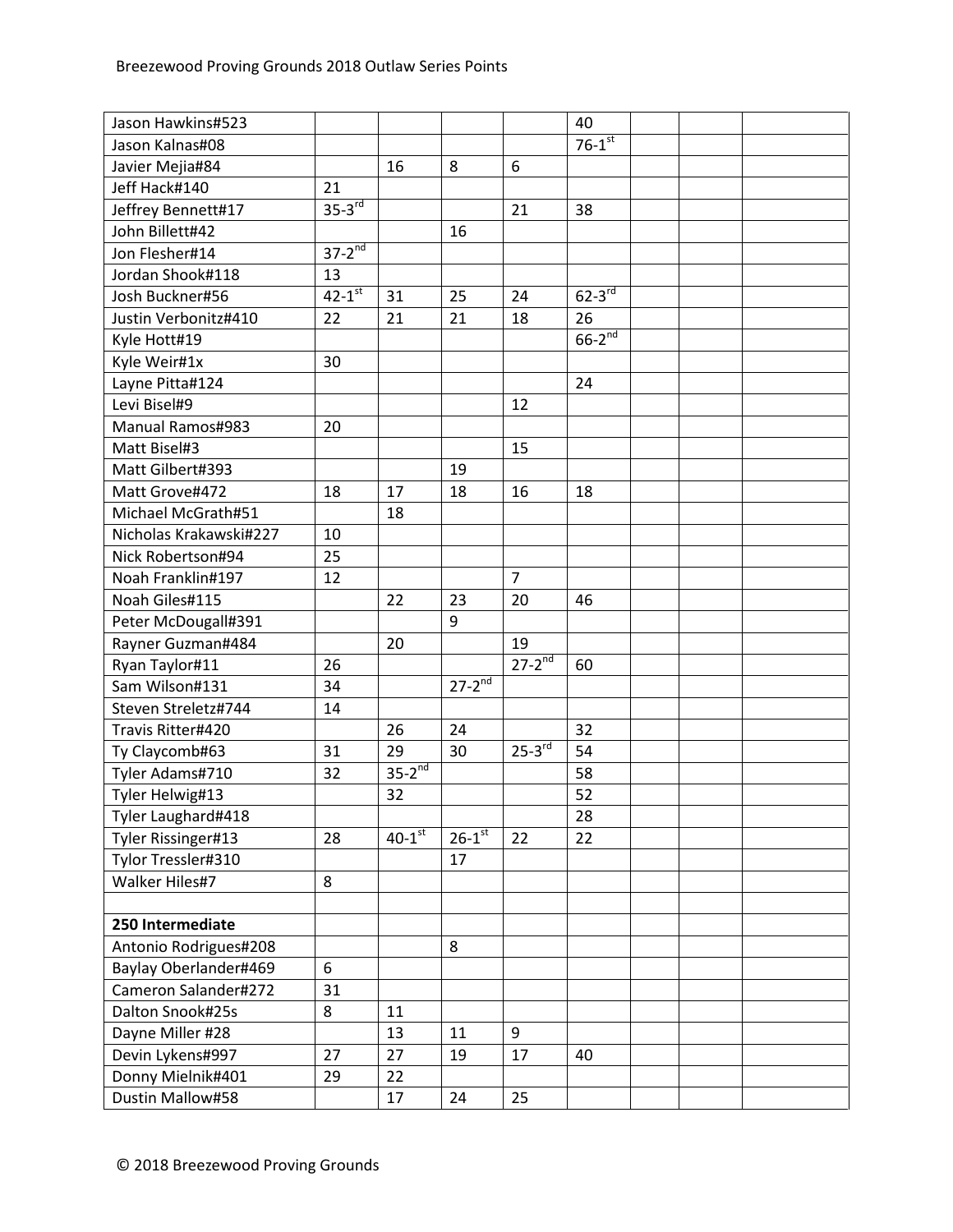| Eddie Byrd#81          | 22             | 19 |                | 20             |    |  |  |
|------------------------|----------------|----|----------------|----------------|----|--|--|
| Eran Peilert#22        | 25             |    |                |                |    |  |  |
| Hank Silvis#751        | 14             |    |                |                |    |  |  |
| Henry Moore#262        | 11             |    |                |                |    |  |  |
| Jacob Barton#47        | $\overline{7}$ |    |                |                |    |  |  |
| Jamey Richards#901     |                |    |                |                | 18 |  |  |
| Jason Hawkins#523      |                |    |                |                | 16 |  |  |
| Joe Calvert#128        | 18             |    |                |                |    |  |  |
| Joey Mantanti#31       |                |    |                | 12             |    |  |  |
| John Selby#17          | 23             | 14 | 16             | 18             | 26 |  |  |
| Jose Rodrigues#176     |                |    | 10             |                |    |  |  |
| Josh David#11          | 20             | 12 |                | 15             |    |  |  |
| Kevin Clark#87         | 12             | 9  | 12             | 11             | 24 |  |  |
| Marcus Everly#13       |                |    |                | 10             |    |  |  |
| Mark Compton#423       | 36             | 10 | $\overline{7}$ | 16             | 14 |  |  |
| Mason Guelich#691      | 16             |    | 13             | 8              | 22 |  |  |
| Michael Novella#319    | 10             | 16 | 15             | 6              | 12 |  |  |
| Mike Ashby#56          | 26             |    |                |                |    |  |  |
| Sage Minteer#221       | 17             |    |                |                |    |  |  |
| Scott Garretty#117     | 24             |    |                |                |    |  |  |
| Skylar Whittington#259 |                |    | 17             |                | 30 |  |  |
| Stash Breinich#158     | 13             |    | 9              | $\overline{7}$ | 20 |  |  |
| Tanner Adams#72        | 21             |    | 14             | 13             |    |  |  |
| Trenton Martin#145     | 9              | 18 |                |                |    |  |  |
| Tyler Jones #74        | 28             | 15 |                |                |    |  |  |
| Tyler Pennington#974   |                |    |                | 14             |    |  |  |
| Wes Dennis#215         | 19             |    |                |                |    |  |  |
| Wyatt Everhart#510     | 15             |    |                |                |    |  |  |
| Zac Dziedzickie#794    |                | 20 |                |                |    |  |  |
|                        |                |    |                |                |    |  |  |
| 450 Intermediate       |                |    |                |                |    |  |  |
| Adam Miller#57         | 17             | 13 | 11             | 14             | 18 |  |  |
| Austin Bear#927        |                |    |                | 6              |    |  |  |
| Austin Hollen#224      | 21             | 20 | 13             | 13             | 16 |  |  |
| Brady Lanzendorfer#71  | 12             |    |                |                |    |  |  |
| Brett Pochet#225       | 22             | 12 | 12             | 15             | 24 |  |  |
| Cadan Burke#420        | 10             |    |                |                |    |  |  |
| Chris Hoffman #051     |                | 15 | 15             | 17             | 38 |  |  |
| Clinton Barclay#27     |                |    | 14             | 12             | 28 |  |  |
| Dakota Dawe#144        |                |    |                |                | 20 |  |  |
| Dustin Mallow#58       |                |    | 17             | 22             |    |  |  |
| Dustin Trey#11         | 29             |    |                |                |    |  |  |
| Dylan Shoop#311        | 24             |    |                |                |    |  |  |
| Eddie Keltz#904        | 19             |    |                |                |    |  |  |
| Greg Asher#413         |                |    | 22             |                |    |  |  |
| Jim McMullen#778       | 13             |    |                |                |    |  |  |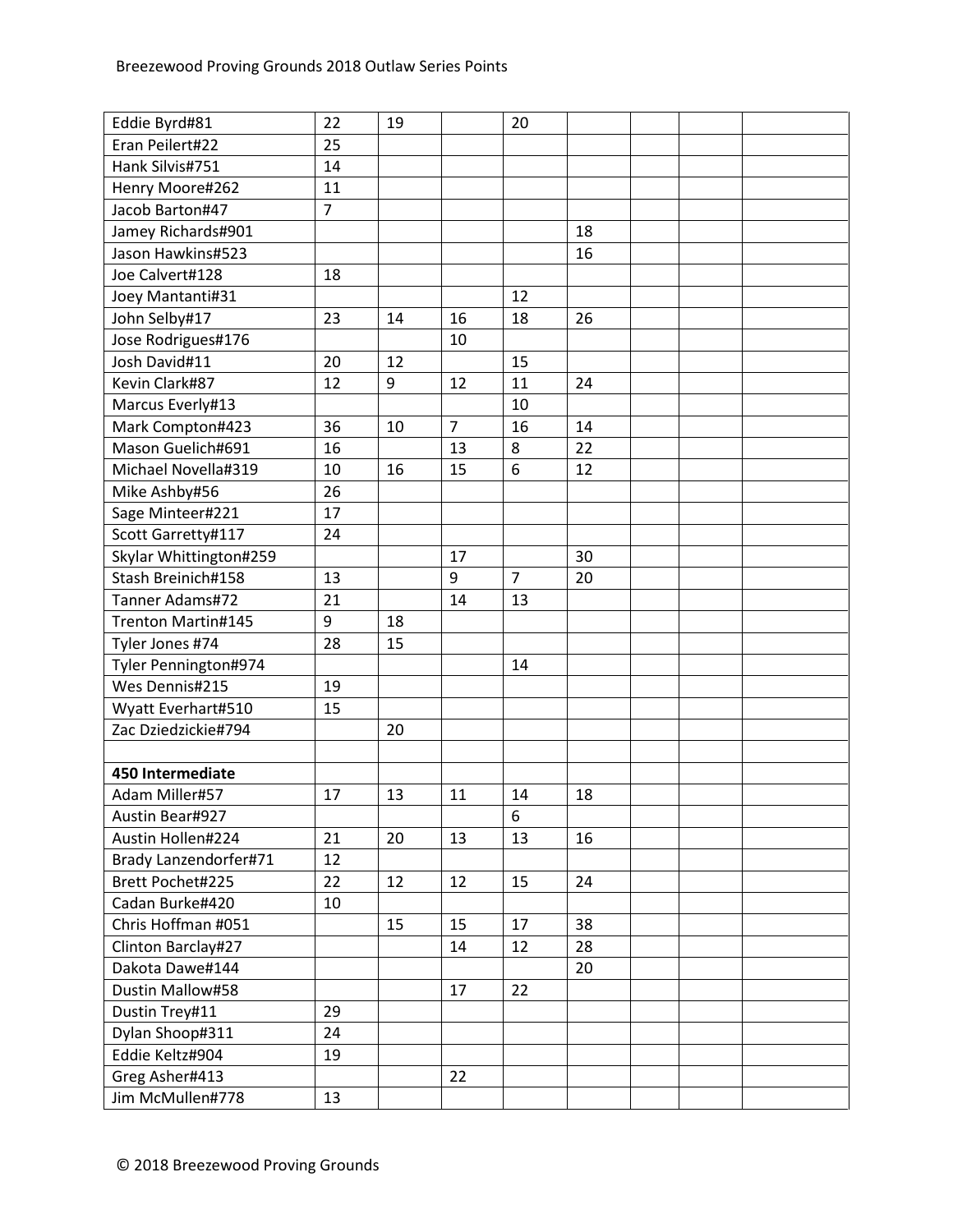| Joe Calvert#128          | 11 | 11 |                |                |    |  |  |
|--------------------------|----|----|----------------|----------------|----|--|--|
| Joey Montanti#31         |    |    |                | 11             |    |  |  |
| Justin Hall#190          |    | 8  |                |                |    |  |  |
| Kevin Clark#87           | 14 | 10 | 8              | $\overline{7}$ |    |  |  |
| Mason Logue#527          | 15 |    | 9              | 9              |    |  |  |
| Mike Payne#75            |    |    | $\overline{7}$ |                |    |  |  |
| Tanner Adams#72          | 16 |    | 6              | 8              |    |  |  |
| Travis Kibe#305          | 18 | 9  | 10             | 10             | 22 |  |  |
| Wes Dennis#215           | 20 |    |                |                |    |  |  |
|                          |    |    |                |                |    |  |  |
| 250 Advanced             |    |    |                |                |    |  |  |
| AJ Houser#951            | 18 |    | 8              |                |    |  |  |
| <b>Austin Davis#97</b>   |    |    |                | $\overline{7}$ |    |  |  |
| Bayley Oberlander#469    | 13 |    |                | 8              |    |  |  |
| Bobby Knupp#92           | 11 |    |                |                |    |  |  |
| Brandon Albright#341     | 10 |    |                |                |    |  |  |
| Bryce Davis#851          | 15 |    |                | 9              |    |  |  |
| <b>Bryton Carroll#42</b> | 16 |    |                |                |    |  |  |
| Cameron Salander#272     |    | 11 | 6              |                |    |  |  |
| Carson Good#454          | 9  |    |                |                |    |  |  |
| Dylan Harris#387         |    | 10 |                |                |    |  |  |
| Garrett Smith#387        |    |    | 13             |                |    |  |  |
| Gauge Keith#22           | 14 |    |                | 16             |    |  |  |
| Hank Silvis#75           |    |    | $\overline{7}$ |                |    |  |  |
| Jarrett Thompson#957     | 17 |    |                |                |    |  |  |
| Jimmy Barry#818          | 19 |    | 11             |                |    |  |  |
| Joey Deneen#257          |    | 13 | 9              |                | 20 |  |  |
| John Duckworth#621       |    | 9  |                |                | 14 |  |  |
| John Wells#429           | 26 | 20 | 10             |                |    |  |  |
| Ricci Randanella#89      |    | 12 |                |                |    |  |  |
| Scott Martin#45          | 8  |    |                |                |    |  |  |
| Scotty Clark#442         | 21 |    |                |                |    |  |  |
| Tyler Stepeck#314        |    |    |                |                | 30 |  |  |
| Vinny Luhovey#437        |    |    | 18             |                |    |  |  |
| William Carling#513      |    | 15 |                | 11             | 16 |  |  |
| Zachary Lahman#179       | 12 |    |                |                |    |  |  |
|                          |    |    |                |                |    |  |  |
| <b>450 Advanced</b>      |    |    |                |                |    |  |  |
| AJ Houser#951            | 21 | 14 | 12             |                |    |  |  |
| Arie Reachard#643        | 28 |    |                | 8              |    |  |  |
| Bobby Knupp#92           | 12 |    |                |                |    |  |  |
| Brad Esper#727           | 30 |    |                |                |    |  |  |
| Brandon Albright#341     | 18 |    |                |                |    |  |  |
| Bret Shipley#702         | 26 | 8  | 11             | 6              |    |  |  |
| Bryce Davis#851          | 14 |    |                |                |    |  |  |
| <b>Bryton Carroll#x</b>  | 32 |    |                |                |    |  |  |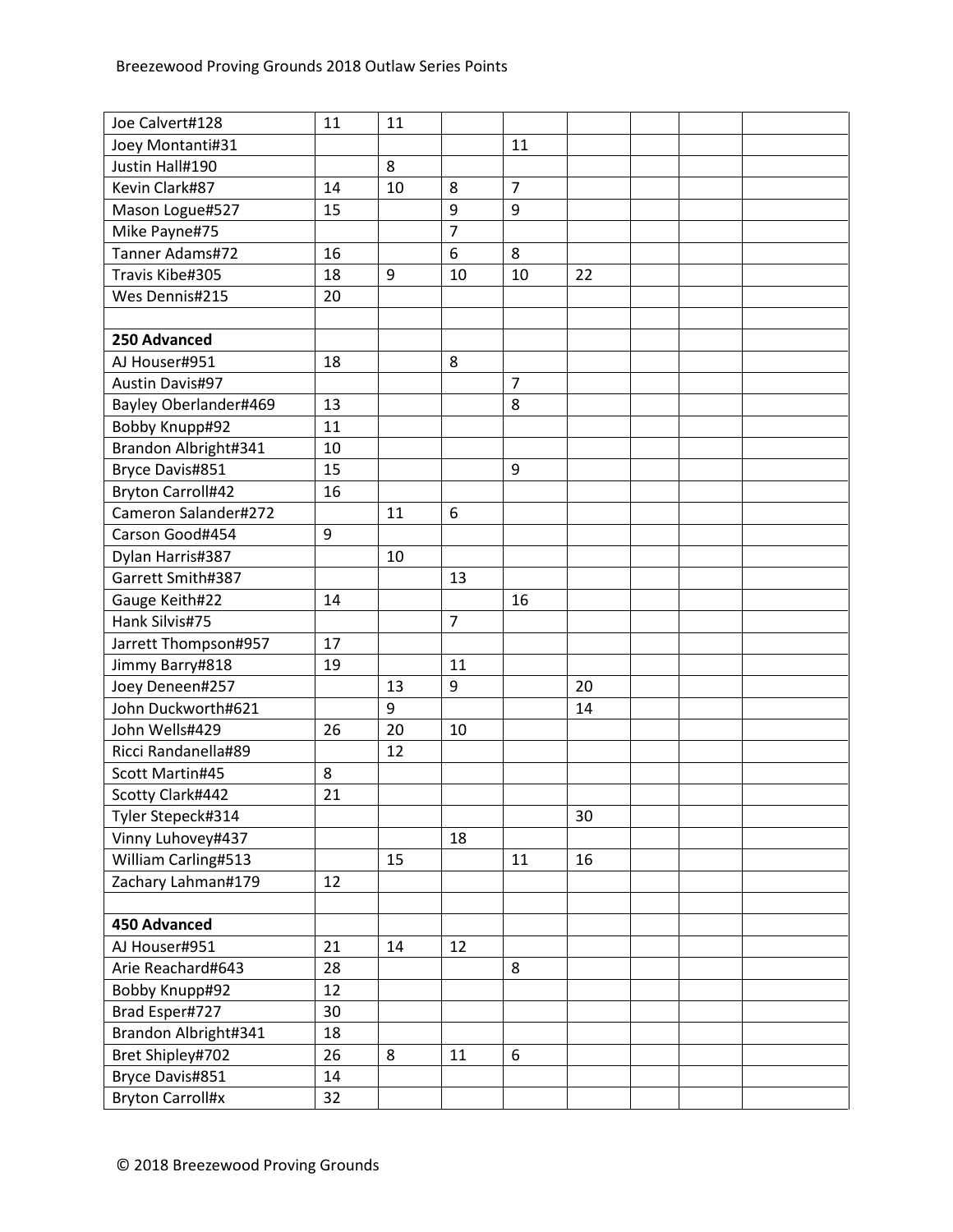| Cameron Salander#272 |    | $\overline{7}$ | $\overline{7}$ |                |    |  |  |
|----------------------|----|----------------|----------------|----------------|----|--|--|
| Cody Johnson#31      | 13 |                |                |                |    |  |  |
| Cory Gillian#227     |    |                |                |                | 18 |  |  |
| Daniel Dillin#916    | 15 |                |                |                |    |  |  |
| Dustin Miller#188    | 9  |                |                |                |    |  |  |
| Dylan Harris#387     |    | 9              |                |                |    |  |  |
| Garrett Smith#624    |    |                | 10             |                |    |  |  |
| Gauge Keith#22       | 22 |                |                | $\overline{7}$ |    |  |  |
| Jacob Runkles#270    | 37 | 24             | 21             |                | 26 |  |  |
| Jarrett Thompson#957 | 23 |                |                |                |    |  |  |
| Jeffrey Miller#188   | 17 |                |                |                |    |  |  |
| Jimmy Barry#818      | 19 |                | 14             |                |    |  |  |
| Joey Deneen#257      |    | 22             | 9              |                | 22 |  |  |
| John Duckworth#621   |    | 15             |                |                | 14 |  |  |
| John Wells#429       | 20 | 19             | 16             |                |    |  |  |
| Josh Howser#718      | 24 | 11             | 13             |                | 16 |  |  |
| Josh Stein#177       | 25 |                |                |                |    |  |  |
| Kevin Rivera#5       | 10 |                |                |                |    |  |  |
| Nick Fratz-Orr#265   | 29 |                |                |                |    |  |  |
| Ricci Randanella#89  |    | 16             |                |                |    |  |  |
| Scotty Clark#442     | 27 | 10             |                | 15             |    |  |  |
| Tyler Myers#88       | 16 | 12             |                |                |    |  |  |
| Tyler Stepeck#314    |    |                |                |                | 36 |  |  |
| Vinny Luhovey#437    |    |                | 8              |                |    |  |  |
| William Carling#513  |    | 13             |                | 10             | 20 |  |  |
| Wyatt Johnson#124    |    |                |                |                | 12 |  |  |
| Zachary Lahman#179   | 11 |                |                |                |    |  |  |
|                      |    |                |                |                |    |  |  |
| Vet 30 Plus Open     |    |                |                |                |    |  |  |
| Brandon Smith#142    | 17 |                |                | 11             | 24 |  |  |
| Caleb Lytle#391      | 12 |                |                |                |    |  |  |
| Chad Aughinsaugh#883 |    |                |                | 20             |    |  |  |
| Chris Girard#209     | 11 | 14             |                | 6              |    |  |  |
| Chris Hazelton#65    |    |                |                | 9              |    |  |  |
| Daniel Snyder#685    | 9  |                |                |                |    |  |  |
| Dave Matthews#420    | 10 | 12             | 10             | 8              | 14 |  |  |
| Derek Boyd#813       | 15 |                | 11             | 10             | 22 |  |  |
| Donny Mielnik#401    | 31 | 22             |                |                |    |  |  |
| Jason Trevenen#74    | 16 |                | 9              | 12             | 20 |  |  |
| Jason Winters#27     | 18 |                |                |                |    |  |  |
| Jim McMullen#778     | 13 |                |                |                |    |  |  |
| Joe Blach#860        |    |                |                |                | 12 |  |  |
| John Selby#17        | 22 |                | 13             | 17             |    |  |  |
| Justin Gruden#664    | 20 |                |                |                |    |  |  |
| Kevin Needle#653     |    | 15             | $\overline{7}$ |                |    |  |  |
| Matt Grove#472       | 14 | 13             | 8              | $\overline{7}$ | 18 |  |  |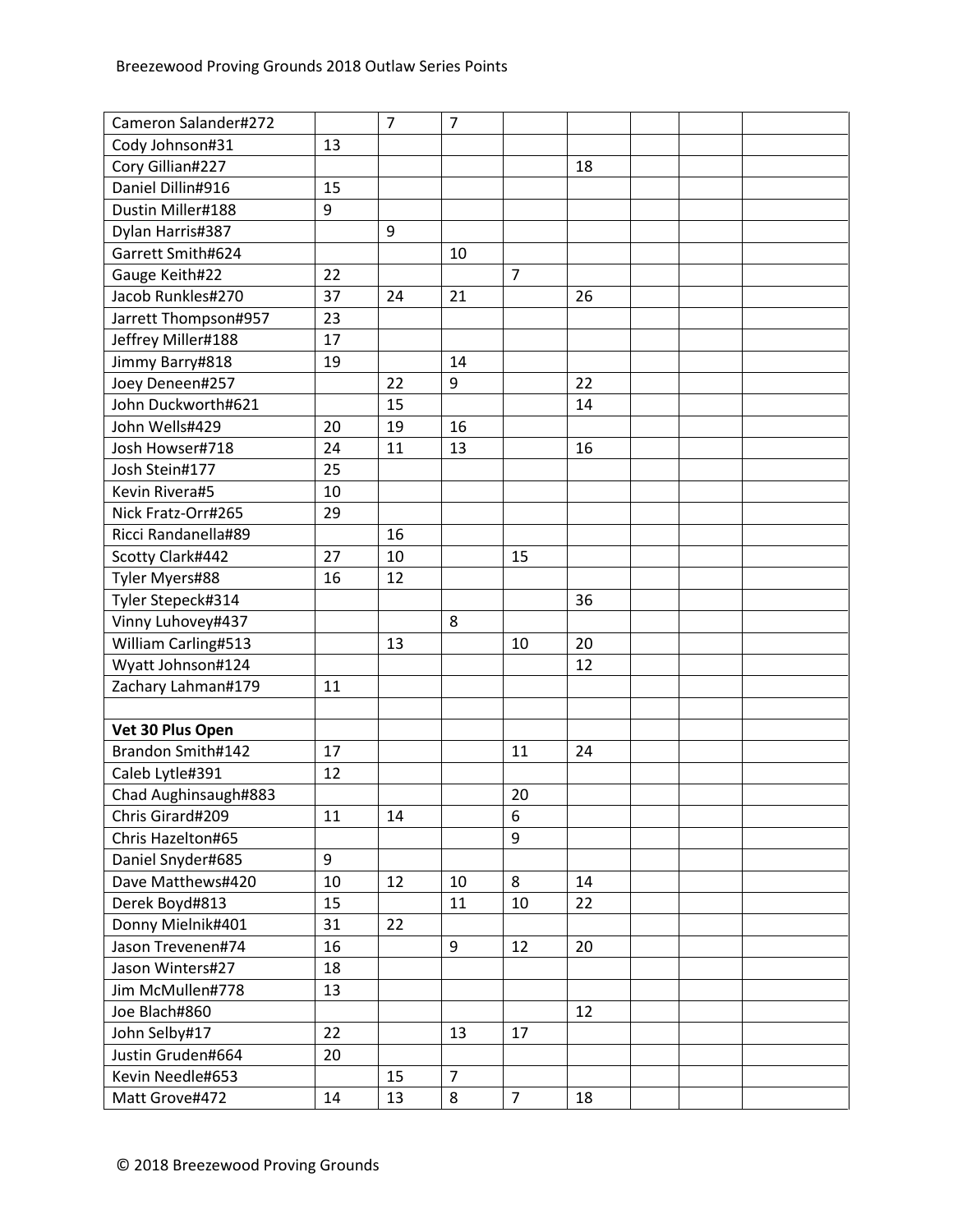| Michael Novella#319     | 19             | 19             | 14             | 14             | 16 |  |  |
|-------------------------|----------------|----------------|----------------|----------------|----|--|--|
| Mike Payne#75           |                |                | 12             | 18             |    |  |  |
| Nate Fetterman#357      | 23             | 17             | 18             | 16             | 26 |  |  |
| Paul Hrubochak#735      | $\overline{7}$ |                | 15             |                | 30 |  |  |
| Randy Lawson#209        | 26             | 20             | 23             | 25             | 40 |  |  |
| Ryan Taylor#11          | 21             |                |                | 15             |    |  |  |
| Scott Martin#45         | 24             | 18             | 16             |                |    |  |  |
| Shane Benitez#556       |                |                |                | 13             |    |  |  |
| William Walters#717     | 8              |                |                |                |    |  |  |
| Zach Coons#69           |                | 27             |                |                |    |  |  |
|                         |                |                |                |                |    |  |  |
| Senior 45 Plus Open     |                |                |                |                |    |  |  |
| Bill Lauver#442         | $\overline{7}$ | 9              | 8              |                |    |  |  |
| Charlie Von Bergen#311  |                | 12             |                |                |    |  |  |
| Greg Lykens#04          |                |                |                | 14             | 14 |  |  |
| Gus Golden#13           |                |                |                | 6              |    |  |  |
| Jeffrey Miller#188      | 11             |                |                |                |    |  |  |
| Jody Nevling#338        |                |                | 12             |                |    |  |  |
| John Lanzendorfer#71    |                | 17             |                |                |    |  |  |
| Kevin Allen#427         | 8              |                |                |                |    |  |  |
| Mark Howser#117         | 9              |                | 9              | 9              | 18 |  |  |
| Paul Hrubochak#735      | 16             |                | 17             |                | 28 |  |  |
| Rich Brungard#264       |                |                | 10             |                |    |  |  |
| Zebadiah Scott#629      | 6              | 10             | $\overline{7}$ | $\overline{7}$ | 12 |  |  |
|                         |                |                |                |                |    |  |  |
| <b>Pit Bike Open</b>    |                |                |                |                |    |  |  |
| #808                    |                |                | 13             |                |    |  |  |
| Braden Hinterberger#027 |                | 13             |                |                |    |  |  |
| Daniel Grimm#43         | $\overline{7}$ | 6              | 6              |                | 22 |  |  |
| JJ Massicot#28          | 12             |                |                |                |    |  |  |
| Wayne Perry#24          |                |                | 8              |                |    |  |  |
| Wesley Franke#773       |                | 8              |                |                |    |  |  |
|                         |                |                |                |                |    |  |  |
|                         |                |                |                |                |    |  |  |
|                         |                |                |                |                |    |  |  |
|                         |                |                |                |                |    |  |  |
| <b>QUADS</b>            |                |                |                |                |    |  |  |
|                         |                |                |                |                |    |  |  |
| Kids 50/70 Open         |                |                |                |                |    |  |  |
| Aiden McGuire#19x       |                | 9              |                |                |    |  |  |
| Carter Reese#813        |                | $\overline{7}$ |                | 8              |    |  |  |
| Jayden Shiffer#16       |                | 17             |                |                | 18 |  |  |
| Kolton Zimmerman#19     |                | 6              |                | 6              | 12 |  |  |
| Ryder Carter#5          | 9              | 8              | 6              |                |    |  |  |
| Vincent Dillion#54      | 14             | 12             | 8              |                | 14 |  |  |
| Zach Notarianni#9       |                | 10             | 13             | 13             | 28 |  |  |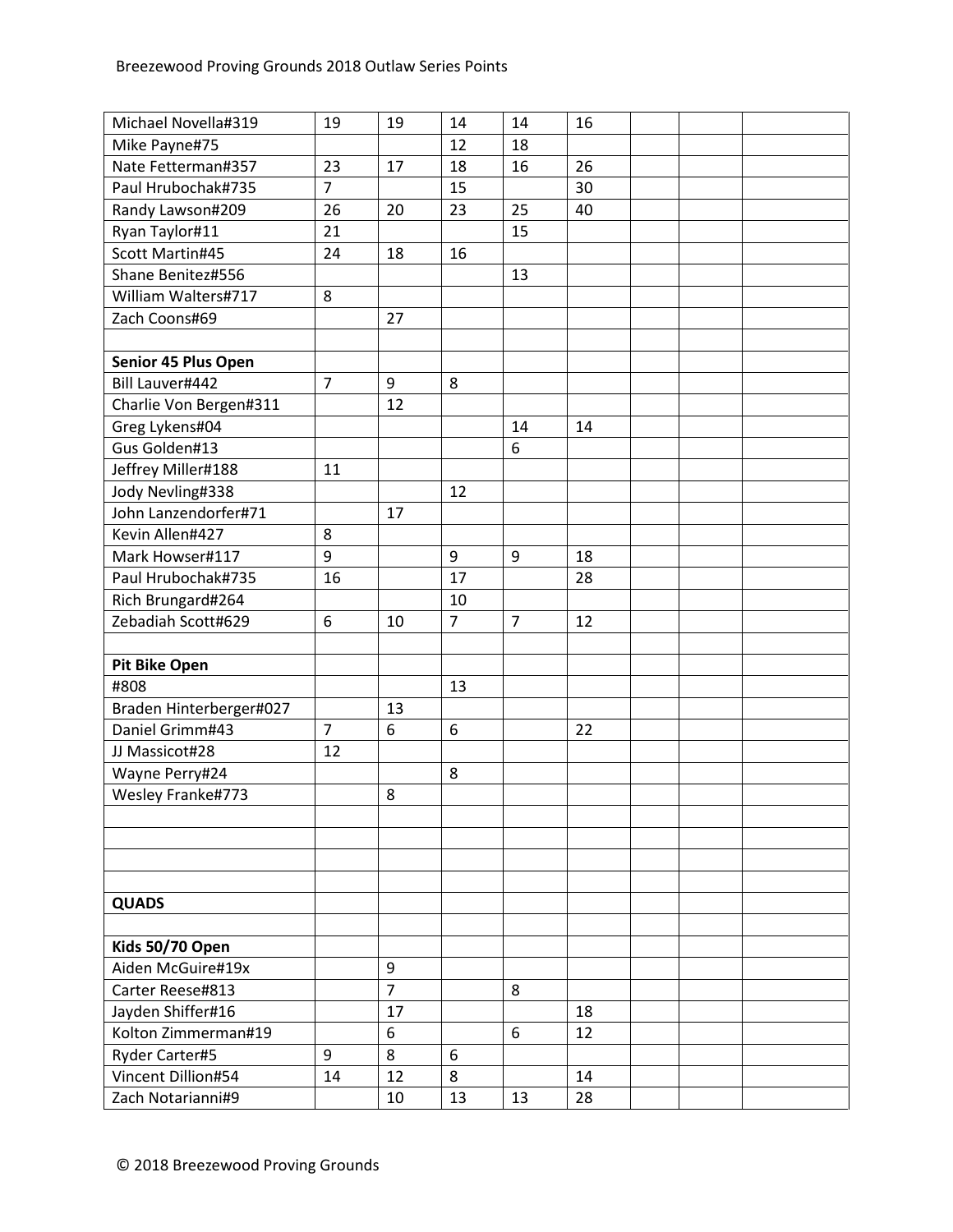| <b>Kids 90/125 Open</b> |                      |                |                |                      |             |  |    |
|-------------------------|----------------------|----------------|----------------|----------------------|-------------|--|----|
| Adison Chornak#127      |                      |                |                |                      | 20          |  |    |
| Aiden Fisher#317        | 8                    |                |                |                      |             |  |    |
| Cameron Bash#36         | 12                   | 11             | 11             | 14                   | 16          |  |    |
| Cameron Kunkle#82       | 9                    | $\overline{7}$ | 9              | $\overline{7}$       | 12          |  |    |
| Dakota Pittman#998      |                      | 6              | $\overline{7}$ | 6                    | 14          |  |    |
| Evan Osborne#31         | 10                   |                |                |                      |             |  |    |
| Jake Colson#4           |                      | 8              | 8              | 9                    |             |  |    |
| Jayden Shiffer#16       |                      | 9              |                |                      | 34          |  |    |
| Kolton Zimmerman#19     |                      |                | 6              |                      |             |  |    |
| Kyle Crone#11           | $\overline{7}$       |                |                |                      |             |  |    |
| Vincent Dillion#54      | 17                   | 16             | 16             |                      | 18          |  |    |
| Zach Notarianni#9       | 6                    |                |                |                      | 24          |  |    |
|                         |                      |                |                |                      |             |  |    |
| 200/300 Open            |                      |                |                |                      |             |  |    |
| Agastino Abbatiello#100 | $\overline{7}$       |                |                |                      |             |  |    |
| Corey Osborne#19        | 9                    |                |                |                      |             |  |    |
| Dane Molander#488       | 14                   |                |                |                      |             |  |    |
| Jayden Russell#14       |                      | 11             |                |                      |             |  |    |
| Tyler Notarianni#6      | 6                    |                |                |                      |             |  |    |
|                         |                      |                |                |                      |             |  |    |
| 400 Open                |                      |                |                |                      |             |  |    |
| Avery Bailey#71         | $\overline{7}$       | $\overline{7}$ |                | 10                   | 12          |  |    |
| Dalton Gish#444         | 15                   |                |                |                      |             |  |    |
| Dave Keller#77          | 10                   | 8              | 13             | 15                   | 26          |  |    |
| Dillon Isenberg#314     | 8                    |                | 8              |                      |             |  |    |
| Eric Foreman#29         |                      | 9              |                |                      |             |  |    |
| Greg Huntley#23         |                      | 16             |                |                      |             |  |    |
| Joey Miller#818         | 6                    | 11             | 6              | $\overline{7}$       | 16          |  |    |
| Josh Bumbarger#89       |                      |                |                | 8                    |             |  |    |
| Nathaniel Yeager#15     |                      | 6              |                |                      |             |  |    |
|                         |                      |                |                |                      |             |  |    |
| <b>Open Beginner</b>    |                      |                |                |                      |             |  |    |
| Andrew Beury#14         | $14-3^{rd}$          |                | 16             |                      | 20          |  |    |
| Andrew Shatzer#04       | 13                   | 11             |                |                      |             |  |    |
| Andrew Williams#724     | 10                   | 12             | 14             |                      | 18          |  |    |
| Austin Lewis#343        | 13                   | $16-2^{nd}$    | $20-2^{nd}$    |                      |             |  |    |
| Chase Fetterman#82      | $16-2^{nd}$          |                | 17             | $15-3^{rd}$          |             |  |    |
| Corey Zamenski#11x      | 8                    |                |                |                      |             |  |    |
| Darrin Jumper#105       | 12                   |                |                |                      |             |  |    |
| Dave Jenkins#52         |                      |                | 13             | 11                   |             |  |    |
| Destiny Boden#13B       | $\overline{7}$       | 10             | 9              |                      | 16          |  |    |
| Devin Baker#11          | $21-1$ <sup>st</sup> |                | 12             | $22-1$ <sup>st</sup> | $28-2^{nd}$ |  | 83 |
| Devin Woodward#556      | $14-3^{rd}$          |                |                | 14                   |             |  |    |
| Douglas Fisher#416      | 11                   | 8              |                |                      |             |  |    |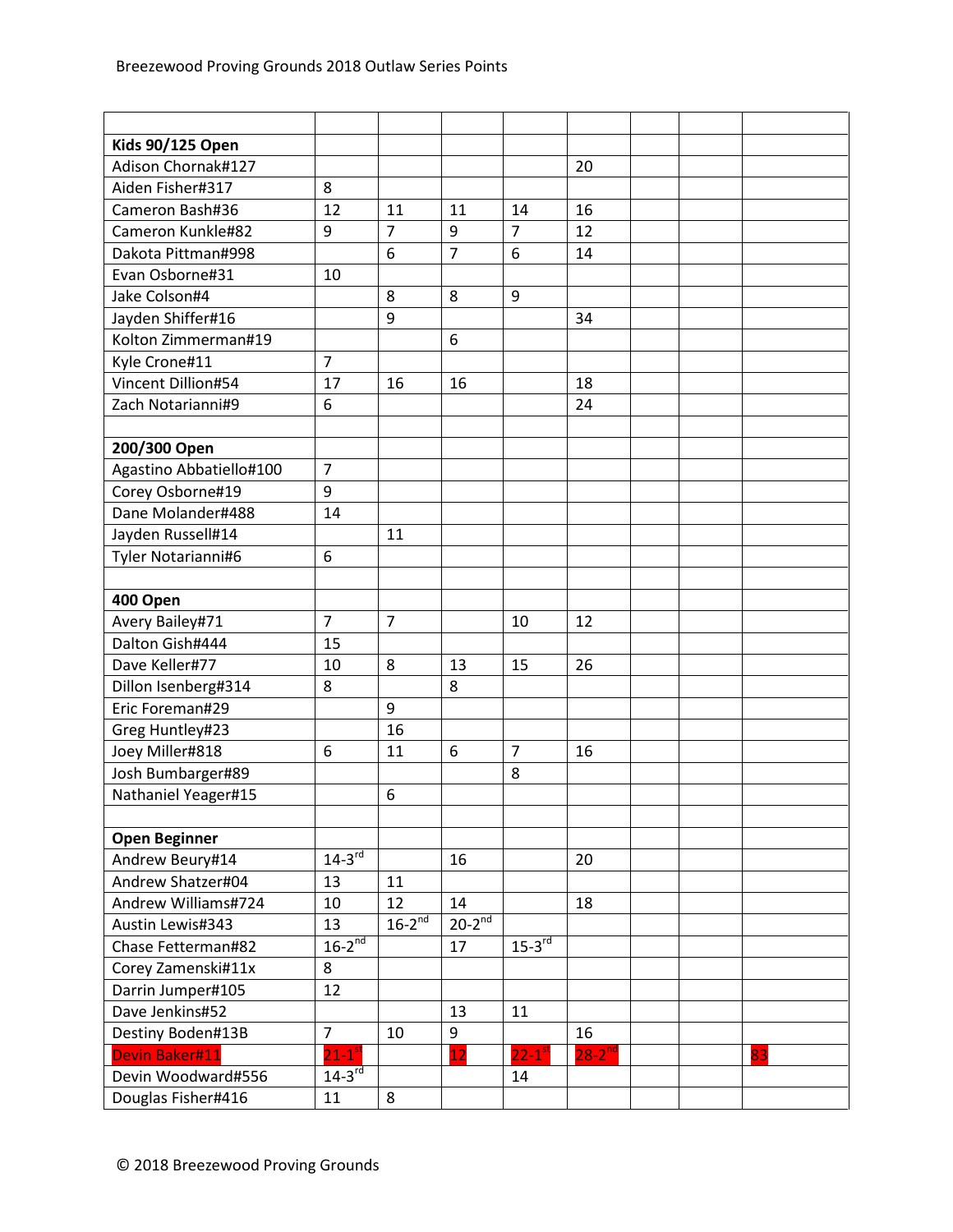| Gary Keister#22           |                |                        |                      | $\overline{7}$ |                      |  |    |
|---------------------------|----------------|------------------------|----------------------|----------------|----------------------|--|----|
| Jake Harmon#419           |                |                        |                      | 9              |                      |  |    |
| Jon Woods#x               | 8              |                        |                      |                |                      |  |    |
| Josh Atkins#19            | $16-2^{nd}$    | $15-2^{nd}$            |                      |                |                      |  |    |
| Lance Slaterback#242      | 9              |                        |                      |                |                      |  |    |
| Luke Haberlein#21         | 12             | $21 - 1^{st}$          | 10                   | 13             | $38-1$ <sup>st</sup> |  |    |
| Max Shiffer#14            |                | 12                     |                      |                |                      |  |    |
| Nathan Shank#625          |                | 9                      | 11                   | 8              | 14                   |  |    |
| Rusty Morder#920          |                |                        |                      | 10             |                      |  |    |
| Steven Muth#17            |                | $13-3^{rd}$            | 8                    |                |                      |  |    |
| Tanner Bisker#x           | $\overline{7}$ | 11                     |                      |                |                      |  |    |
| <b>TJ Notarianni#4</b>    |                | $20 - 1$ <sup>st</sup> | $25-1$ <sup>st</sup> | $17-2^{nd}$    |                      |  | 62 |
| Travis Myers#13           | 11             |                        |                      |                |                      |  |    |
| Tyler Marlin#1            | 10             |                        | $18-3^{rd}$          |                | 22                   |  |    |
| <b>Tyler Notarianni#6</b> | $21 - 1^s$     | $14-3$ <sup>rd</sup>   | 15                   | 12             | $24 - 3^{rd}$        |  | 86 |
| Tyler Swain#725           | $9\,$          | 13                     |                      |                |                      |  |    |
|                           |                |                        |                      |                |                      |  |    |
| Open Intermediate         |                |                        |                      |                |                      |  |    |
| Adam Whary#512            | 25             | 9                      |                      | 16             | 36                   |  |    |
| Ashley Imler#6            |                | 11                     | 9                    | 15             |                      |  |    |
| Carson Parrish#8          |                |                        |                      |                | 26                   |  |    |
| Cody Naugle#62            | 12             | $\overline{7}$         |                      |                |                      |  |    |
| Cole Wertz#21             |                | 6                      |                      |                | 32                   |  |    |
| Corey Weaverling#119      | 20             | 14                     | 12                   | 25             |                      |  |    |
| Dakota Radcliff#333       | 13             | 10                     | 22                   | 20             | 28                   |  |    |
| DJ Bookwalter#89          | 17             | 11                     | 8                    |                |                      |  |    |
| Dylan Swartz#13           |                |                        |                      | 18             |                      |  |    |
| Gabe Lukasik#117          | 14             | 10                     | 14                   | 14             | 22                   |  |    |
| Howard Lowe#01            | 11             | 8                      | $\overline{7}$       | 9              | 14                   |  |    |
| Jacob Ryan#75             | 18             | 18                     |                      | 17             |                      |  |    |
| Jaryd Griffie#21x         |                | $\overline{7}$         | 15                   | $\overline{7}$ | 24                   |  |    |
| John Weisheier#524        | 15             | 12                     | 11                   | 12             | 20                   |  |    |
| Jordan Williard#10        |                |                        |                      |                | 46                   |  |    |
| Josh Costaldo#587         |                |                        | 6                    | 6              |                      |  |    |
| Kyle Denkovich#184        |                | 8                      |                      |                |                      |  |    |
| Mike Weaber#581           |                |                        |                      |                | 18                   |  |    |
| Paul Morelli#77           | 16             |                        |                      |                |                      |  |    |
| Paul Savino#418           |                | 6                      | 13                   | 11             |                      |  |    |
| Ryan Post#8               |                | 13                     | 10                   | 10             | 30                   |  |    |
| Strett Ryan#70            | 10             | 9                      |                      |                | 16                   |  |    |
| Tyler Young#95            |                |                        |                      | 8              |                      |  |    |
| William Spatz#04          |                | 19                     | 17                   | 13             |                      |  |    |
|                           |                |                        |                      |                |                      |  |    |
| <b>Open Advanced</b>      |                |                        |                      |                |                      |  |    |
| Brandon Hoag#2            |                | 15                     |                      |                |                      |  |    |
| Brock Jumper#112          | $\overline{7}$ |                        |                      |                |                      |  |    |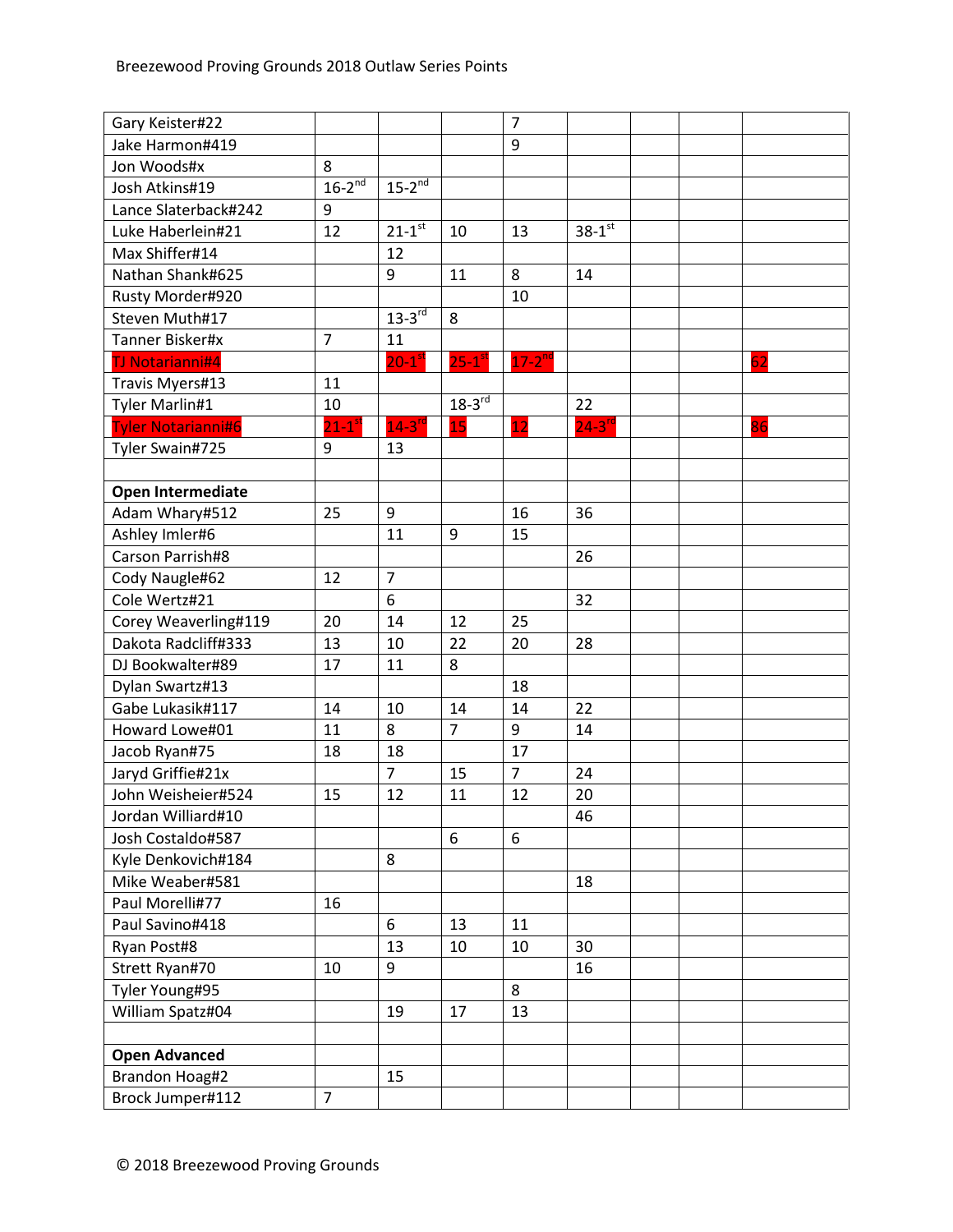| Brogan Guyer#24     |                |                |                |                | 32 |  |  |
|---------------------|----------------|----------------|----------------|----------------|----|--|--|
| Dayton Buhrman#56   | 10             | 11             |                | 9              | 14 |  |  |
| Ian Tolbert#521     | 8              | 9              | $\overline{7}$ | 6              |    |  |  |
| Jared Baker #686    |                | 8              |                |                |    |  |  |
| Jaron Cochran#563   | 6              |                |                |                |    |  |  |
| Joel Hetrick#1      | 20             | 6              |                |                |    |  |  |
| Jon Blemler#326     | 9              | 10             |                | $\overline{7}$ |    |  |  |
| Josh Atkins#19      |                |                | 6              |                |    |  |  |
| Justin Feight#297   | 13             | 13             | 14             | 11             | 18 |  |  |
| Robert Breon#17     | 11             | $\overline{7}$ |                |                |    |  |  |
| Sam Rowe#38         |                |                |                |                | 16 |  |  |
| Tim Notarianni#32   | 12             | 12             | 9              | 8              | 12 |  |  |
| Ty Gehman#113       | 15             | 20             |                | 16             | 22 |  |  |
|                     |                |                |                |                |    |  |  |
| <b>Women Open</b>   |                |                |                |                |    |  |  |
| Ashley Tolbert#8    | 8              | 6              | 6              | 6              | 12 |  |  |
| Breanna Savage#103  |                | 12             | 13             |                | 30 |  |  |
| Destiny Boden#13B   | 9              | 8              | 8              |                | 18 |  |  |
| Felecha Dashem#118  | $\overline{7}$ | $\overline{7}$ | 9              | 8              | 16 |  |  |
| Holly Carroll#595   | 11             | 13             | 12             | 13             | 22 |  |  |
| Jordan Kunkle#00    |                |                | $\overline{7}$ | $\overline{7}$ | 14 |  |  |
| Maddie Hill#505     | 13             | 11             | 11             | 10             | 26 |  |  |
| Madison Lukasik#8   |                | 10             | 15             | 11             | 24 |  |  |
| Michelle Jenkins#5  |                | 15             |                |                |    |  |  |
| Shelby Cobrando#55  | 18             | 20             | 20             | 18             | 40 |  |  |
| Tabby Hushon#4      | 10             | 9              | 10             | 9              | 20 |  |  |
|                     |                |                |                |                |    |  |  |
| Vet 30 Plus Open    |                |                |                |                |    |  |  |
| <b>Bill Haer#66</b> | 10             | 8              | 9              | $\overline{7}$ | 12 |  |  |
| Dana Ketchum#18     |                | 14             |                |                |    |  |  |
| Daryl Rhine#45      | $\overline{7}$ | 9              |                | 9              | 14 |  |  |
| Dave Keller#77      | 11             | 13             | $\overline{7}$ |                |    |  |  |
| Dave Savage#104     | 12             | 11             | 12             |                | 16 |  |  |
| Eric Foreman#29     |                |                | 8              |                |    |  |  |
| Howard Dashem#629   |                | 10             | 10             | 6              | 20 |  |  |
| Ian Tolbert#521     |                | 17             | 19             | 16             | 34 |  |  |
| Jerry Myers#22      | 16             |                |                |                |    |  |  |
| Joey Miller#818     | 9              | $\overline{7}$ |                |                |    |  |  |
| John Shank#820      | 13             | 12             | 14             | 11             | 24 |  |  |
| Josh Atkins#19      | 21             | 24             |                |                |    |  |  |
| Josh Costaldo#587   |                |                | 11             | 8              | 18 |  |  |
| Josh Crone#108      | 14             |                |                |                |    |  |  |
| Kevin Meek#96       | 8              |                |                |                |    |  |  |
| Kyle Denkovich#184  |                | 15             |                |                |    |  |  |
| Michelle Jenkins#5  |                | 16             |                |                |    |  |  |
| Tyler Smith#15      | 6              | 19             |                |                |    |  |  |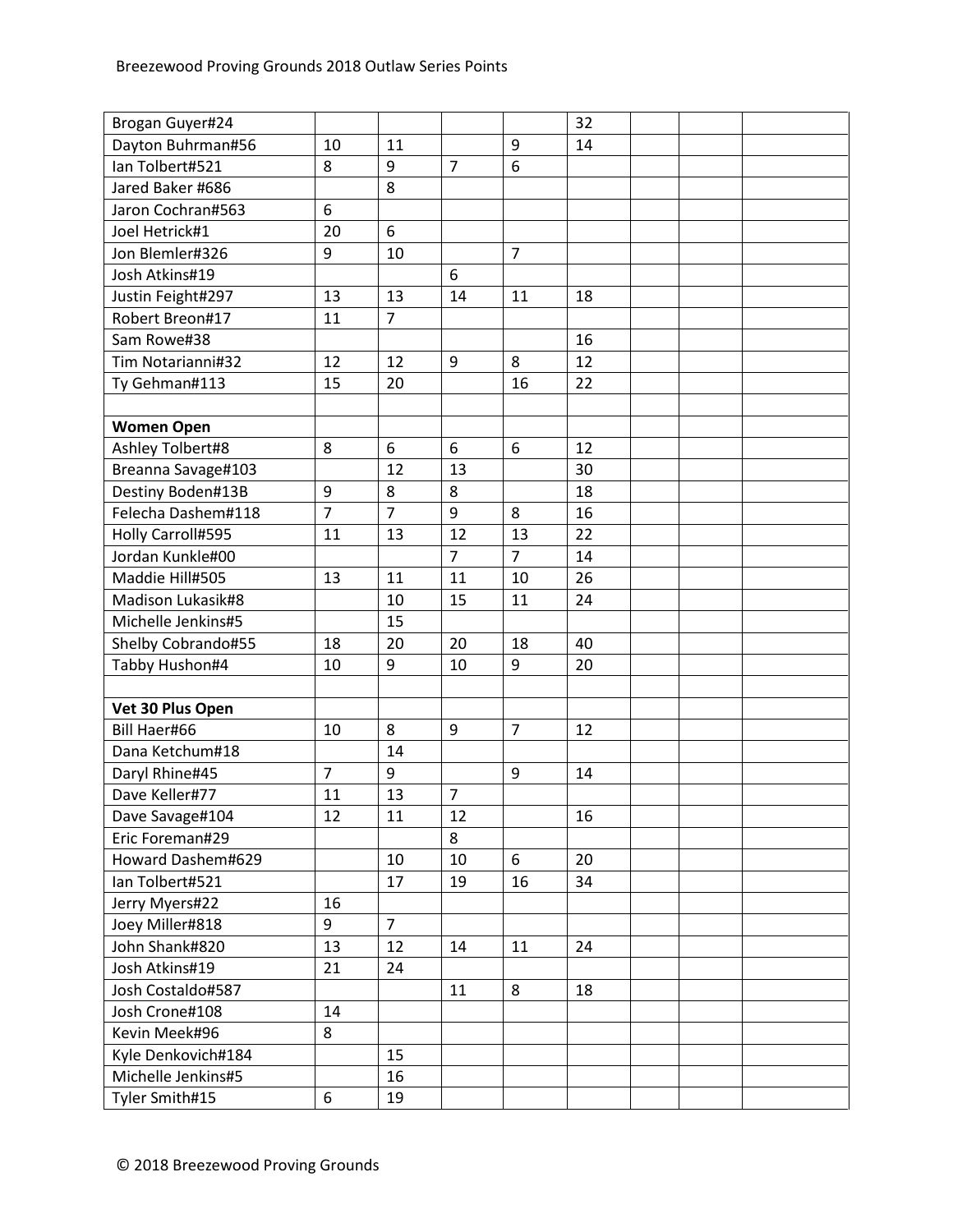| <b>Open Trophy</b>   |                 |                 |                 |                 |                 |  |  |
|----------------------|-----------------|-----------------|-----------------|-----------------|-----------------|--|--|
| Cole Wertz#21        |                 |                 |                 |                 | 5 <sup>th</sup> |  |  |
| Corey Weaverling#119 |                 | 4 <sup>th</sup> | 2 <sup>nd</sup> |                 |                 |  |  |
| Dayton Buhrman#56    | 3 <sup>rd</sup> | 3 <sup>rd</sup> |                 | 2 <sup>nd</sup> | 4 <sup>th</sup> |  |  |
| Jacob Ryan #75       |                 |                 |                 |                 | 2 <sup>nd</sup> |  |  |
| Jared Baker#686      |                 |                 |                 |                 | 3 <sup>rd</sup> |  |  |
| Justin Feight#297    | 2 <sup>nd</sup> |                 | 1 <sup>st</sup> | 1 <sup>st</sup> | 1 <sup>st</sup> |  |  |
| Kaden Gingras#003    | 5 <sup>th</sup> | 7 <sup>th</sup> |                 | 4 <sup>th</sup> | 7 <sup>th</sup> |  |  |
| Max Shiffer #14      |                 | 6 <sup>th</sup> |                 |                 |                 |  |  |
| Ryan Post #88        |                 | 5 <sup>th</sup> | 3 <sup>rd</sup> | 5 <sup>th</sup> | 6 <sup>th</sup> |  |  |
| Tim Notarianni#32    | 7 <sup>th</sup> | 2 <sup>nd</sup> |                 |                 |                 |  |  |
| TJ Notarianni#4      | 6 <sup>th</sup> | $8^{\text{th}}$ |                 |                 |                 |  |  |
| Trevor Bulger#4      | 1 <sup>st</sup> | 1 <sup>st</sup> |                 | 3 <sup>rd</sup> |                 |  |  |
| Tyler Marlin#1       | 8 <sup>th</sup> |                 | 4 <sup>th</sup> |                 |                 |  |  |
| Tyler Swain#725      |                 | 9 <sup>th</sup> |                 |                 |                 |  |  |
| Tyler Young#95       |                 |                 |                 | 6 <sup>th</sup> |                 |  |  |
|                      |                 |                 |                 |                 |                 |  |  |
| <b>TRIKES</b>        |                 |                 |                 |                 |                 |  |  |
|                      |                 |                 |                 |                 |                 |  |  |
| Open 2 Stroke        |                 |                 |                 |                 |                 |  |  |
| Adam Bills#34        | 9               |                 |                 |                 |                 |  |  |
| Brent Baker#15       |                 | 10              |                 |                 |                 |  |  |
| Cory Owenburg#22     | 14              |                 |                 |                 |                 |  |  |
| Dave Swinger#520     | 11              | $\overline{7}$  |                 |                 |                 |  |  |
| Greg Huntley#23      | 21              | 15              |                 |                 |                 |  |  |
| Jacob Axerad#24      | 6               |                 |                 |                 |                 |  |  |
| Josh Crone#108       | 13              |                 |                 |                 |                 |  |  |
| Larry Watkins#207    | 16              |                 |                 |                 |                 |  |  |
| Ray Eldridge#747     | $\overline{7}$  |                 |                 |                 |                 |  |  |
| Sam Harkabusic#7     | 12              | 6               |                 |                 |                 |  |  |
| Shipman#31           | 8               |                 |                 |                 |                 |  |  |
| Zachery Howard#249   | 10              | 8               |                 |                 |                 |  |  |
|                      |                 |                 |                 |                 |                 |  |  |
| Open 4 Stroke        |                 |                 |                 |                 |                 |  |  |
| Brooks Hale#210      | 8               | 6               |                 |                 |                 |  |  |
| Dave Ridgway#131     | 16              | 16              |                 |                 |                 |  |  |
| Gary Tolar#869       | 6               |                 |                 |                 |                 |  |  |
| Josh Gettemy#819     | 12              |                 |                 |                 |                 |  |  |
| Lee Marker#5         | 14              | 11              |                 |                 |                 |  |  |
| Nathan Mellon#36     | $\overline{7}$  |                 |                 |                 |                 |  |  |
| Nick Day#86          | 11              | $\overline{7}$  |                 |                 |                 |  |  |
| Rusten Renn#69       | 13              | 9               |                 |                 |                 |  |  |
| Sean Ridgway#314     | 21              |                 |                 |                 |                 |  |  |
| Steven Jacoby#17x    | 9               | 8               |                 |                 |                 |  |  |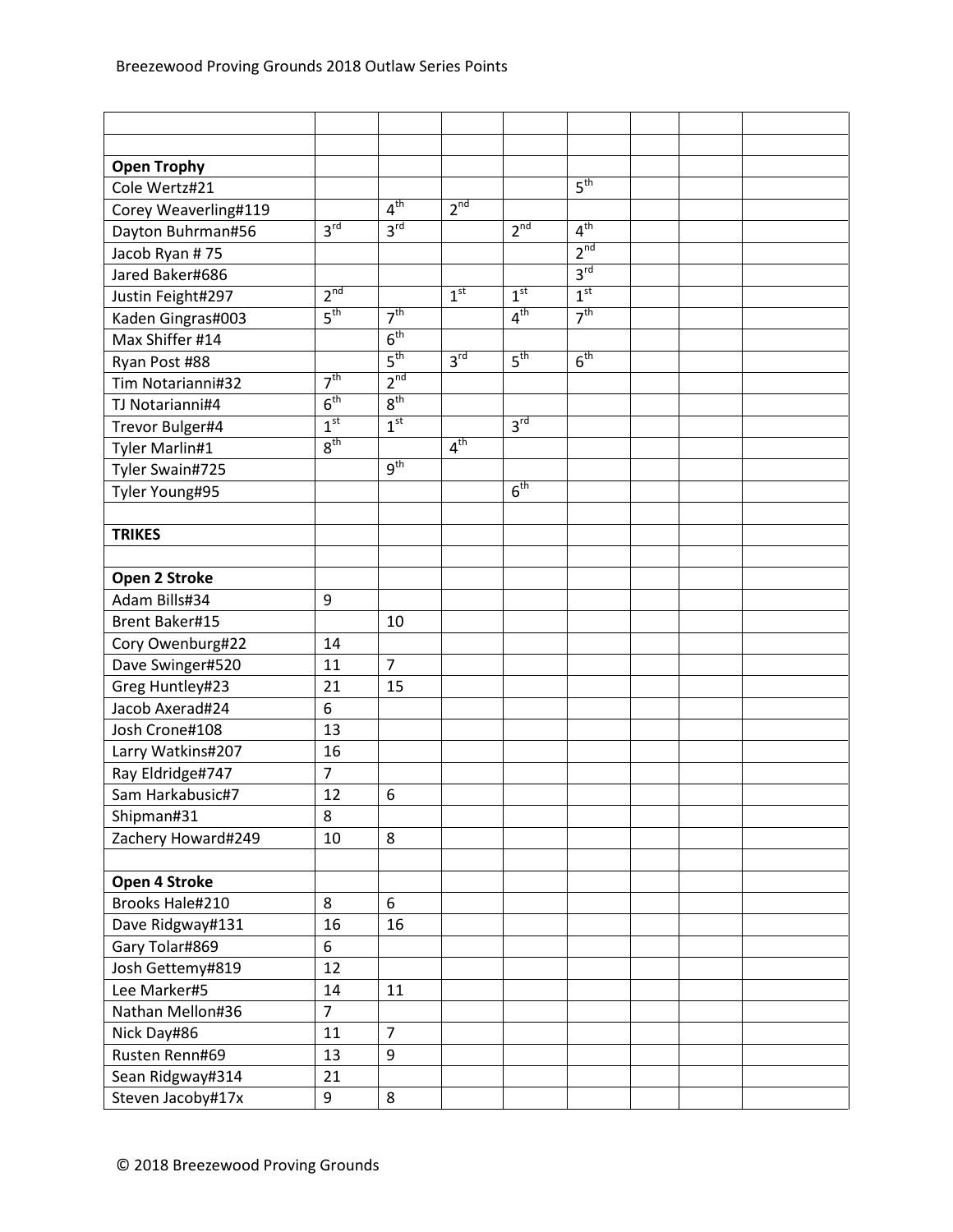| Terry Schmelzle#777     | 10             |                |  |  |  |
|-------------------------|----------------|----------------|--|--|--|
|                         |                |                |  |  |  |
| Up To 265 2 Stroke      |                |                |  |  |  |
| Brad Waddell#714        | 10             |                |  |  |  |
| Cory Mahardy#88         | 8              |                |  |  |  |
| Cory Owenburg#22        | 15             |                |  |  |  |
| Dave Swinger#520        | 13             | 17             |  |  |  |
| Dustin Trey#24          | 18             |                |  |  |  |
| George Hodges#510       | 12             |                |  |  |  |
| Jacob Axelrad#24        | 6              |                |  |  |  |
| John Fowler#01          | 9              |                |  |  |  |
| John Souto#316          | 17             | $\overline{7}$ |  |  |  |
| Josh Getame#819         | 11             |                |  |  |  |
| Larry Watkins#37        | 16             |                |  |  |  |
| Lyle Offman#64          |                | 10             |  |  |  |
| Nick Day#86             | 14             | 9              |  |  |  |
| Regina Swinger#3        | $\overline{7}$ | 8              |  |  |  |
| Sam#7                   | 20             |                |  |  |  |
| Zachery Howard#249      | 25             | 12             |  |  |  |
|                         |                |                |  |  |  |
| Up to 200 4 Stroke      |                |                |  |  |  |
| Bryan Ditch#97          | 23             | 19             |  |  |  |
| Charles Dobrovoloy#937  |                | 11             |  |  |  |
| Dalton Gish#444         | 12             |                |  |  |  |
| David Swinger #415      |                | 8              |  |  |  |
| Isaiah Marker#12        | 14             | 14             |  |  |  |
| Joe Day#913             | 9              | 6              |  |  |  |
| John Souto#316          | 15             | 10             |  |  |  |
| Lee Marker#5            | 18             | 12             |  |  |  |
| Ross Massa#39           | 11             | 9              |  |  |  |
| Sean Ridgway#314        | 16             |                |  |  |  |
| Terry Schmelzle#1985    | $\overline{7}$ |                |  |  |  |
| Thomas Tigner#930       | 8              |                |  |  |  |
| Tom Fox#68              | 13             | $\overline{7}$ |  |  |  |
| Walt Kennedy#798        | 10             |                |  |  |  |
| Wyatt Watson#69         | 6              |                |  |  |  |
|                         |                |                |  |  |  |
| <b>Women Open</b>       |                |                |  |  |  |
| Missy Raposo-Huntley#13 | $\overline{7}$ | $\overline{7}$ |  |  |  |
| Regina Swinger#3        | 12             | 12             |  |  |  |
|                         |                |                |  |  |  |
| <b>Kids Open</b>        |                |                |  |  |  |
| David Sendek#354        | 8              | 8              |  |  |  |
| Fred Day#5              | 10             | 10             |  |  |  |
| Gavin Huntley#2         |                | $\overline{7}$ |  |  |  |
| Lil Joe Shipman#5       | 6              |                |  |  |  |